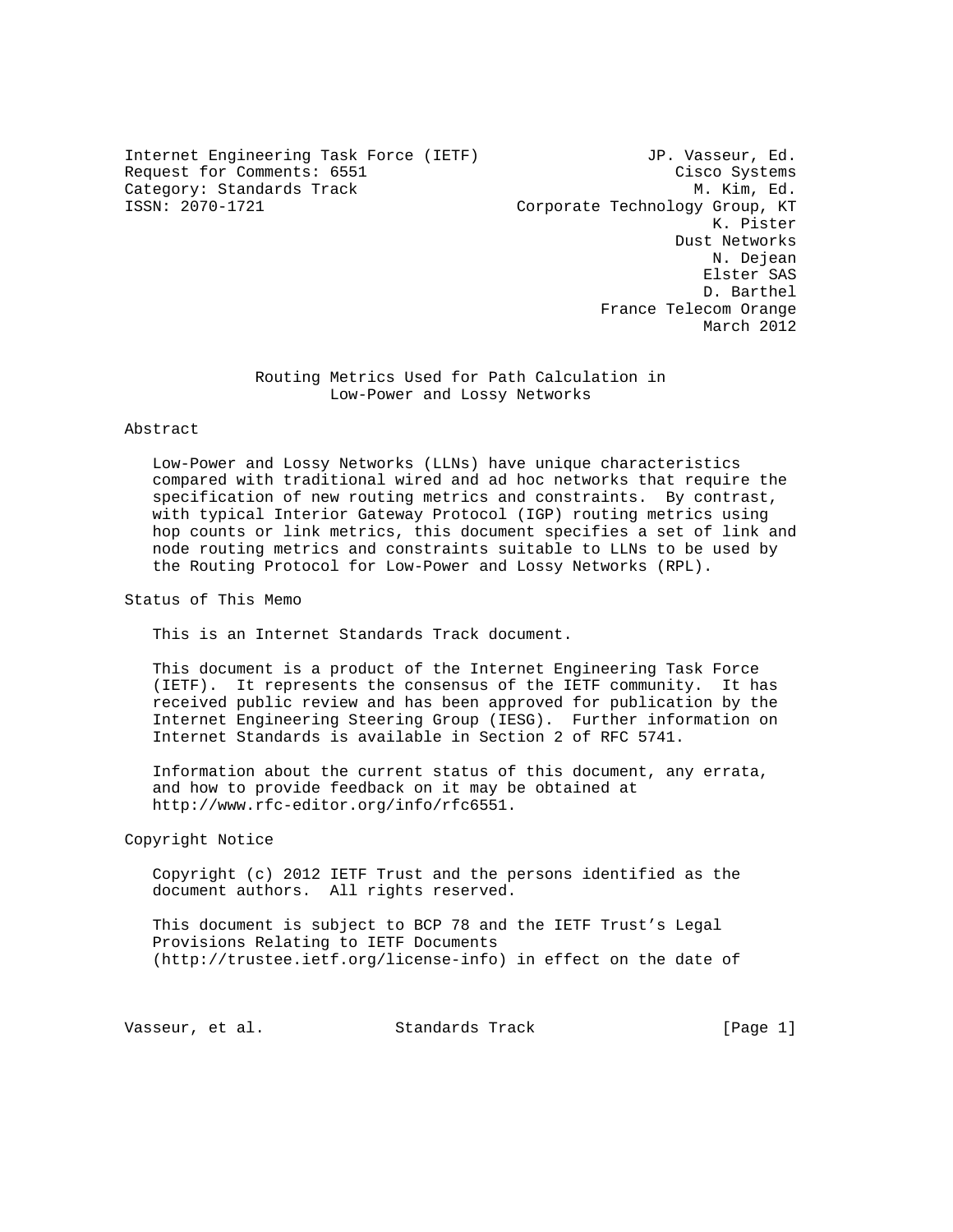publication of this document. Please review these documents carefully, as they describe your rights and restrictions with respect to this document. Code Components extracted from this document must include Simplified BSD License text as described in Section 4.e of the Trust Legal Provisions and are provided without warranty as described in the Simplified BSD License.

# Table of Contents

|                  | 2.2. Use of Multiple DAG Metric Containers 10              |
|------------------|------------------------------------------------------------|
|                  |                                                            |
| $\overline{3}$ . | Node Metric/Constraint Objects 11                          |
|                  | 3.1. Node State and Attribute Object 11                    |
|                  |                                                            |
|                  |                                                            |
|                  | 4. Link Metric/Constraint Objects 17                       |
|                  |                                                            |
|                  |                                                            |
|                  |                                                            |
|                  | 4.3.1. The Link Quality Level Reliability Metric 19        |
|                  | 4.3.2. The ETX Reliability Object 21                       |
|                  |                                                            |
|                  | 4.4.1. Link Color Object Description 22                    |
|                  |                                                            |
|                  | 5. Computation of Dynamic Metrics and Attributes 24        |
|                  |                                                            |
|                  | 6.1. Routing Metric/Constraint Type 25                     |
|                  | 6.2. Routing Metric/Constraint TLVs 25                     |
|                  | 6.3. Routing Metric/Constraint Common Header Flag Field 26 |
|                  | 6.4. Routing Metric/Constraint Common Header A Field 26    |
|                  |                                                            |
|                  |                                                            |
|                  |                                                            |
|                  |                                                            |
|                  |                                                            |
|                  |                                                            |
|                  |                                                            |
|                  |                                                            |

Vasseur, et al. Standards Track [Page 2]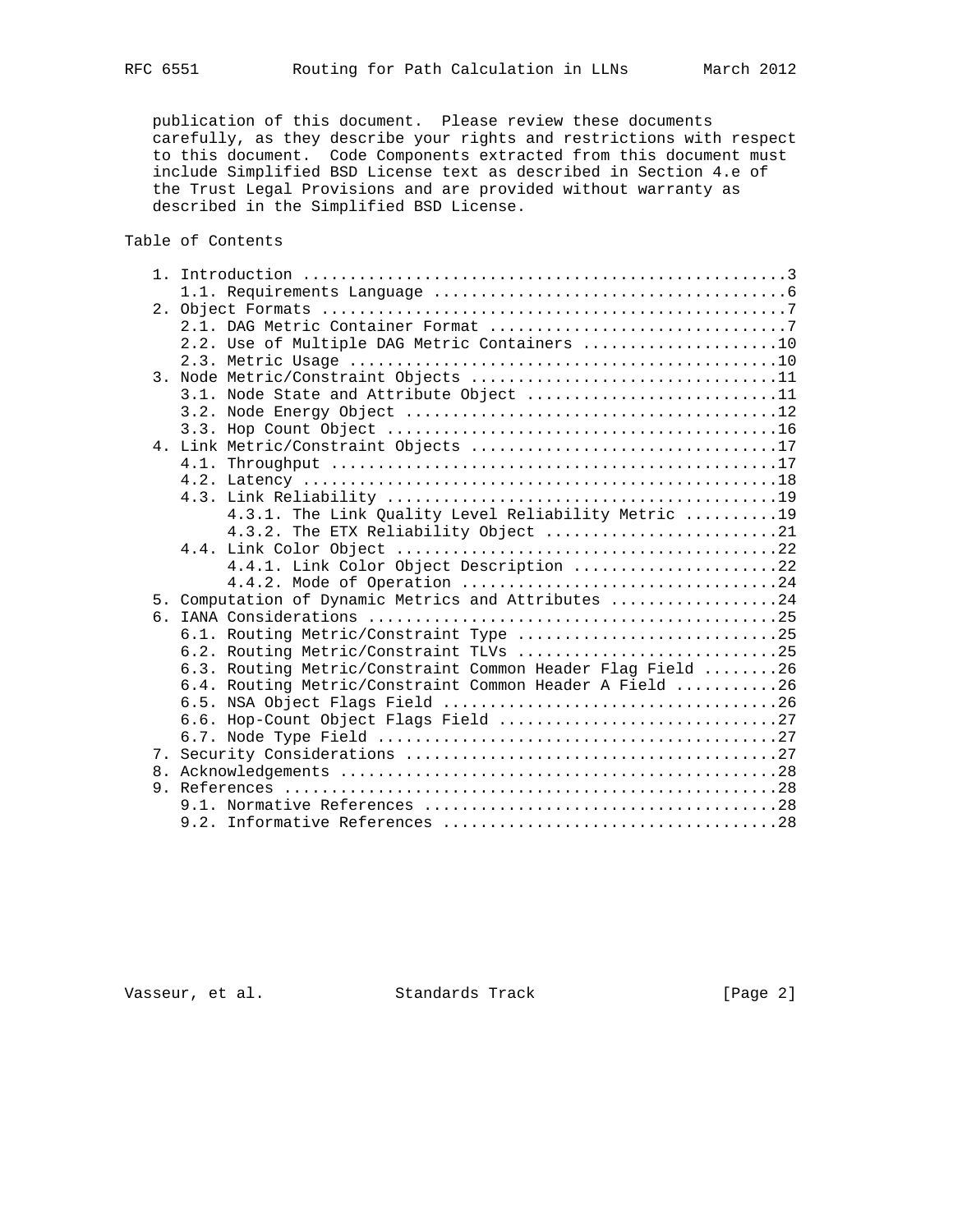## 1. Introduction

This document makes use of the terminology defined in [ROLL-TERMS].

 Low-power and Lossy Networks (LLNs) have specific routing characteristics compared with traditional wired or ad hoc networks that have been spelled out in [RFC5548], [RFC5673], [RFC5826], and [RFC5867].

 Historically, IGP, such as OSPF ([RFC2328]) and IS-IS ([RFC1195]), has used quantitative static link metrics. Other mechanisms, such as Multiprotocol Label Switching (MPLS) Traffic Engineering (TE) (see [RFC2702] and [RFC3209]), make use of other link attributes such as the available reserved bandwidth (dynamic) or link affinities (most of the time static) to compute constrained shortest paths for Traffic Engineering Label Switched Paths (TE LSPs).

 This document specifies routing metrics and constraints to be used in path calculation by the Routing Protocol for Low-Power and Lossy Networks (RPL) specified in [RFC6550].

 One of the prime objectives of this document is to define a flexible mechanism for the advertisement of routing metrics and constraints used by RPL. Some RPL implementations may elect to adopt an extremely simple approach based on the use of a single metric with no constraint, whereas other implementations may use a larger set of link and node routing metrics and constraints. This specification provides a high degree of flexibility and a set of routing metrics and constraints. New routing metrics and constraints could be defined in the future, as needed.

 The metrics and constraints defined in this document are carried in objects that are OPTIONAL from the point of view of a RPL implementation. This means that implementations are free to include different subsets of the functions (metric, constraint) defined in this document. Specific sets of metrics/constraints and other optional RPL parameters for use in key environments will be specified as compliance profiles in applicability profile documents produced by the ROLL working group. Note that RPL can even make use of no metric, for example, using the Objective Function defined in [RFC6552].

 RPL is a distance vector routing protocol variant that builds Directed Acyclic Graphs (DAGs) based on routing metrics and constraints. DAG formation rules are defined in [RFC6550]:

Vasseur, et al. Standards Track [Page 3]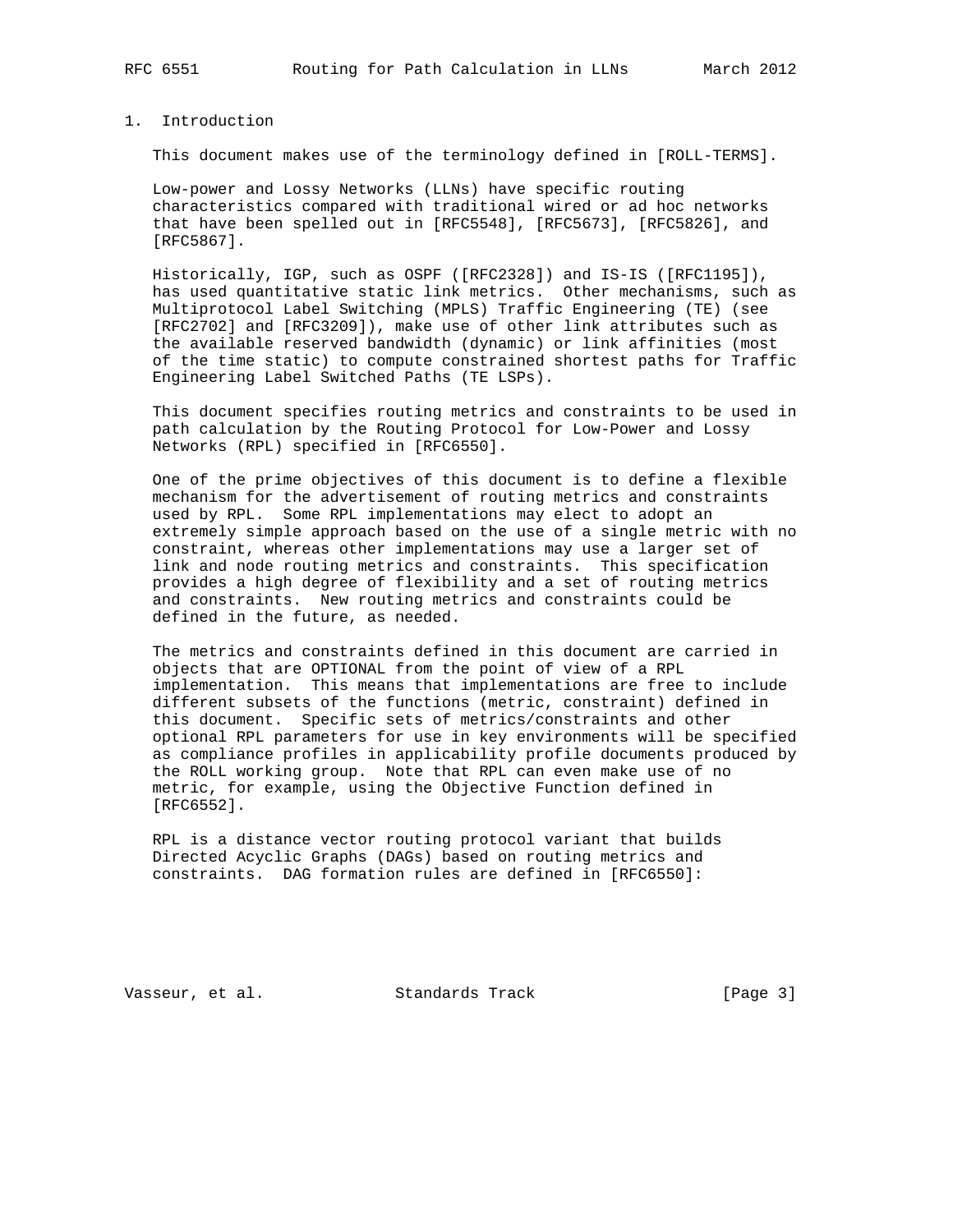- o The Destination-Oriented Directed Acyclic Graph (DODAG) root, as defined in [RFC6550], may advertise a routing constraint used as a "filter" to prune links and nodes that do not satisfy specific properties. For example, it may be required for a path only to traverse nodes that are mains-powered or links that have at least a minimum reliability or a specific "color" reflecting a user defined link characteristic (e.g., the link layer supports encryption).
- o A routing metric is a quantitative value that is used to evaluate the path cost. Link and node metrics are usually (but not always) additive.

 The best path is the path that satisfies all supplied constraints (if any) and that has the lowest cost with respect to some specified metrics. It is also called the shortest constrained path (in the presence of constraints).

 Routing metrics may be categorized according to the following characteristics:

- o Link versus node metrics
- o Qualitative versus quantitative
- o Dynamic versus static

 Routing requirements documents (see [RFC5673], [RFC5826], [RFC5548], and [RFC5867]) observe that it must be possible to take into account a variety of node constraints/metrics during path computation.

 Some link or node characteristics (e.g., link reliability, remaining energy on the node) may be used by RPL either as routing constraints or as metrics (or sometimes both). For example, the path may be computed to avoid links that do not provide a sufficient level of reliability (use as a constraint) or as the path offering most links with a specified reliability level (use as a metric). This document provides the flexibility to use link and node characteristics as constraints and/or metrics.

 The use of link and node routing metrics and constraints is not exclusive (e.g., it is possible to advertise a "hop count" both as a metric to optimize the computed path and as a constraint (e.g., "Path should not exceed n hops")).

 Links in LLN commonly have rapidly changing node and link characteristics; thus, routing metrics must be dynamic and techniques must be used to smooth out the dynamicity of these metrics so as to

Vasseur, et al. Standards Track [Page 4]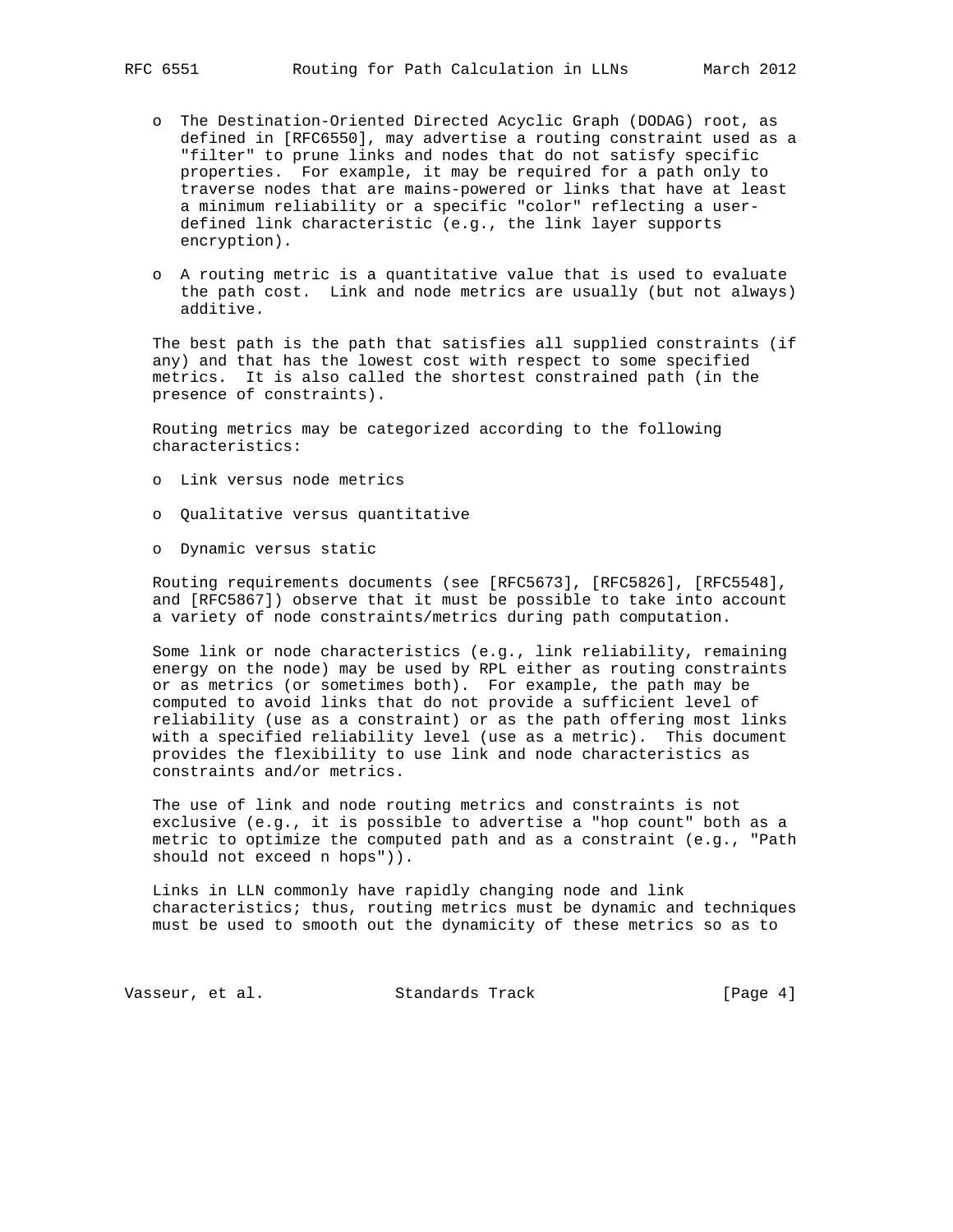avoid routing oscillations. For instance, in addition to the dynamic nature of some links (e.g., wireless but also Power Line Communication (PLC) links), nodes' resources, such as residual energy, are changing continuously and may have to be taken into account during the path computation.

 It must be noted that the use of dynamic metrics is not new and has been experimented in ARPANET 2 (see [Zinky1989]). The use of dynamic metrics is not trivial and great care must be given to the use of dynamic metrics since it may lead to potential routing instabilities. That being said, a lot of experience has been gained over the years on the use of dynamic routing metrics, which have been deployed in a number of (non-IP) networks.

 Very careful attention must be given to the pace at which routing metrics and attributes values change in order to preserve routing stability. When using a dynamic routing metric, a RPL implementation should make use of a multi-threshold scheme rather than fine granular metric updates reflecting each individual change to avoid spurious and unnecessary routing changes.

The requirements on reporting frequency may differ among metrics; thus, different reporting rates may be used for each metric.

 The set of routing metrics and constraints used by a RPL deployment is signaled along the DAG that is built according to the Objective Function (rules governing how to build a DAG) and the routing metrics and constraints are advertised in the DODAG Information Object (DIO) message specified in [RFC6550]. RPL may be used to build DAGs with different characteristics. For example, it may be desirable to build a DAG with the goal to maximize reliability by using the link reliability metric to compute the "best" path. Another example might be to use the energy node characteristic (e.g., mains-powered versus battery-operated) as a node constraint when building the DAG so as to avoid battery-powered nodes in the DAG while optimizing the link throughput.

 The specification of Objective Functions used to compute the DAG built by RPL is out of the scope of this document. This document defines routing metrics and constraints that are decoupled from the Objective Function. So a generic Objective Function could, for example, specify the rules to select the best parents in the DAG, the number of backup parents, etc., and it could be used with any routing metrics and/or constraints such as the ones specified in this document.

Vasseur, et al. Standards Track [Page 5]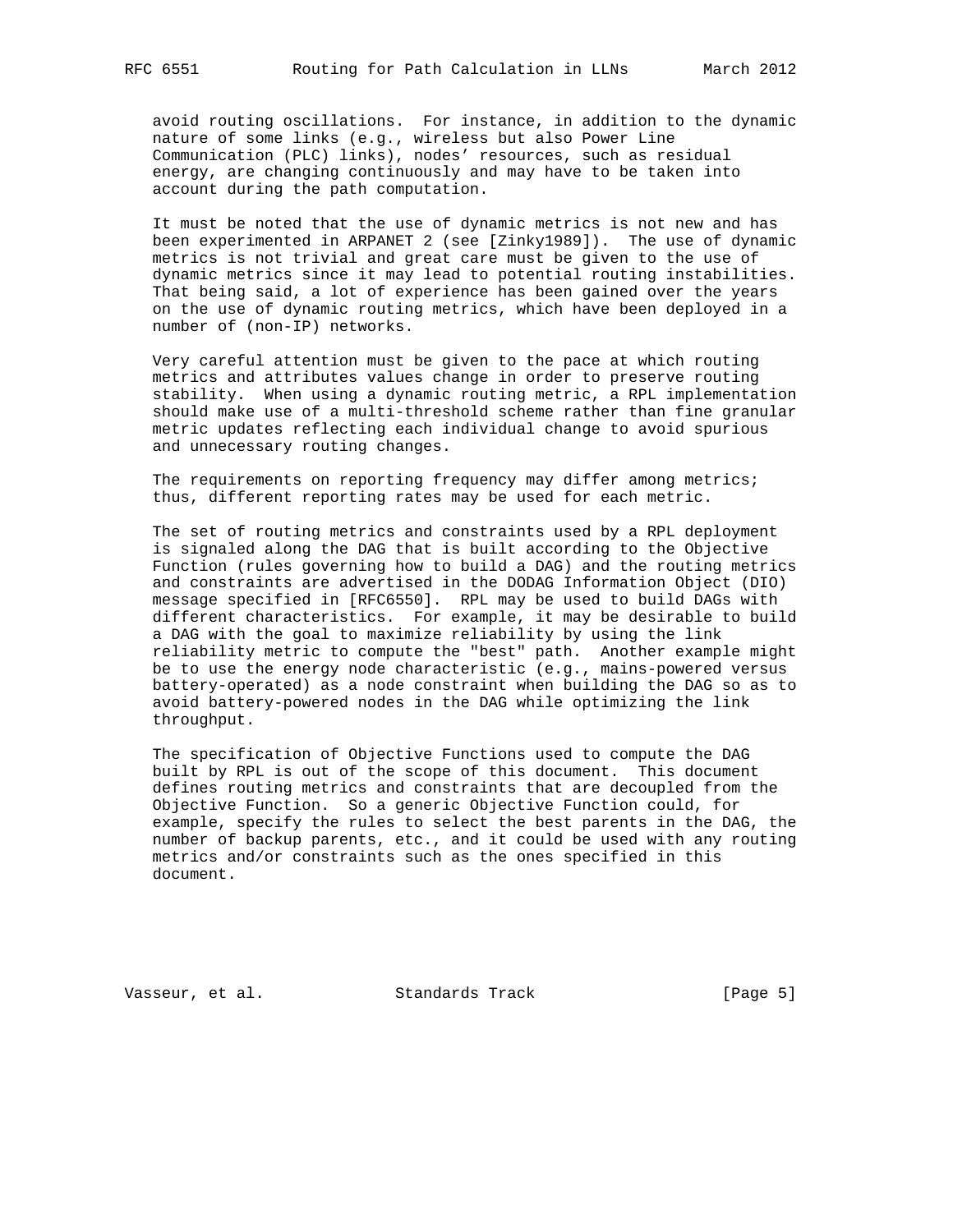Some metrics are either aggregated or recorded. An aggregated metric is adjusted as the DIO message travels along the DAG. For example, if the metric is the number of hops, each node updates the path cost that reflects the number of traversed hops along the DAG. By contrast, for a recorded metric, each node adds a sub-object reflecting the local valuation of the metric. For example, it might be desirable to record the link quality level along a path. In this case, each visited node adds a sub-object recording the local link quality level. In order to limit the number of sub-objects, the use of a counter may be desirable (e.g., record the number of links with a certain link quality level), thus, compressing the information to reduce the message length. Upon receiving the DIO message from a set of parents, a node might decide, according to the OF and local policy, which node to choose as a parent based on the maximum number of links with a specific link reliability level, for example.

 Note that the routing metrics and constraints specified in this document are not specific to any particular link layer. An internal API between the Medium Access Control (MAC) layer and RPL may be used to accurately reflect the metrics values of the link (wireless, wired, PLC).

 Since a set of metrics and constraints will be used for links and nodes in a LLN, it is critical to ensure the use of consistent metric calculation mechanisms for all links and nodes in the network, similar to the case of inter-domain IP routing.

 There are many different permutations of options that may be appropriate in different deployments. Implementations must clearly state which options they include, and they must state which are default and which are configurable as options within the implementation. Applicability statements will be developed within the ROLL working group to clarify which options are applicable to the specific deployment scenarios indicated by [RFC5673], [RFC5826], [RFC5548], and [RFC5867].

1.1. Requirements Language

 The key words "MUST", "MUST NOT", "REQUIRED", "SHALL", "SHALL NOT", "SHOULD", "SHOULD NOT", "RECOMMENDED", "MAY", and "OPTIONAL" in this document are to be interpreted as described in RFC 2119 [RFC2119].

Vasseur, et al. Standards Track [Page 6]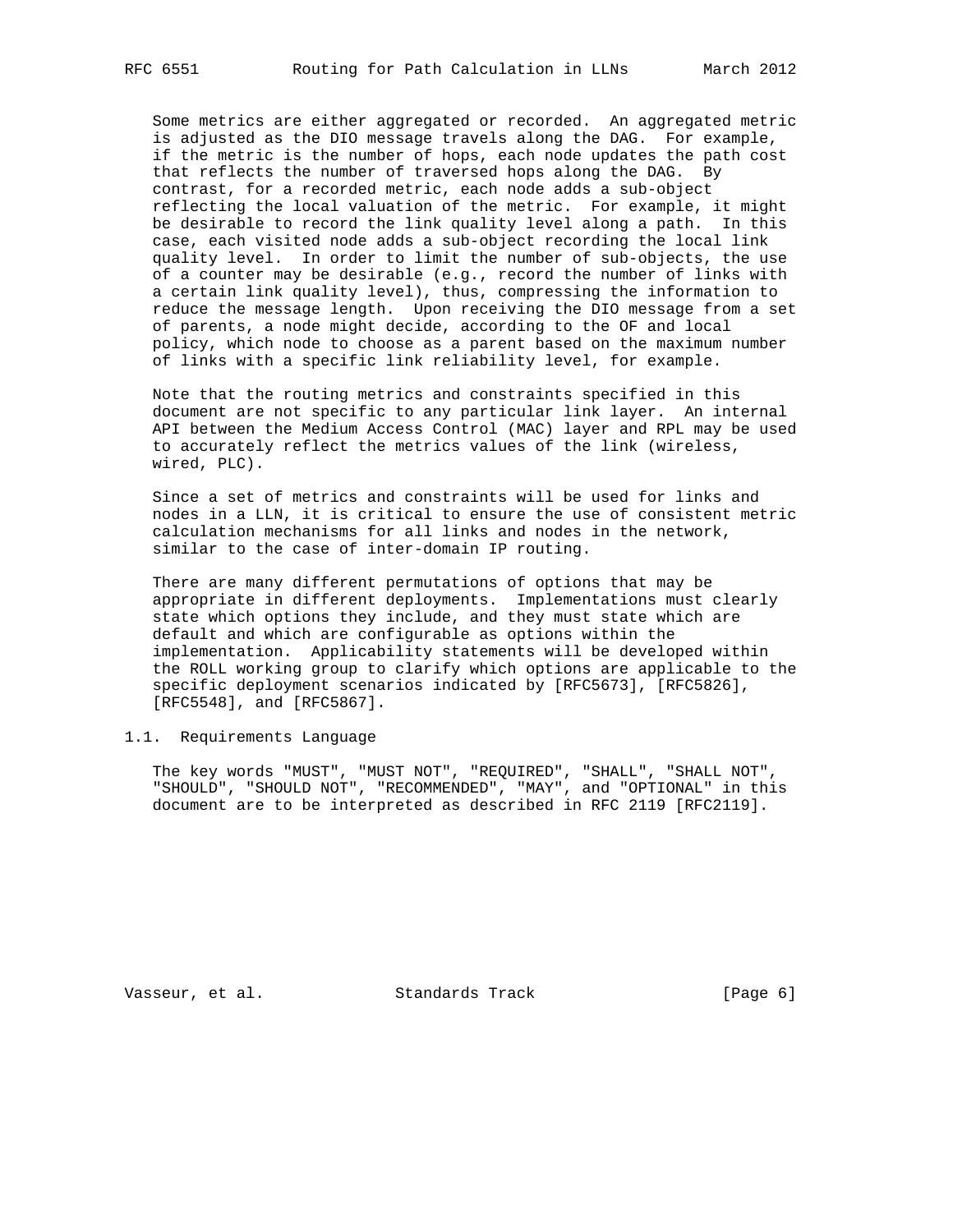### 2. Object Formats

2.1. DAG Metric Container Format

 Routing metrics and constraints are carried within the DAG Metric Container object defined in [RFC6550]. Should multiple metrics and/or constraints be present in the DAG Metric Container, their use to determine the "best" path can be defined by an Objective Function.

 The Routing Metric/Constraint objects represent a metric or a constraint of a particular type. They may appear in any order in the DAG Metric Container (specified in [RFC6550]). They have a common format consisting of one or more bytes with a common header.

0  $1$  2 3 0 1 2 3 4 5 6 7 8 9 0 1 2 3 4 5 6 7 8 9 0 1 2 3 4 5 6 7 8 9 0 1 +-+-+-+-+-+-+-+-+-+-+-+-+-+-+-+-+-+-+-+-+-+-+-+-+-+-+-+-+-+-+-+-+ |Routing-MC-Type|Res Flags|P|C|O|R| A | Prec | Length (bytes)| +-+-+-+-+-+-+-+-+-+-+-+-+-+-+-+-+-+-+-+-+-+-+-+-+-+-+-+-+-+-+-+-+ | |  $\frac{1}{2}$  (object body)  $\frac{1}{2}$  | | +-+-+-+-+-+-+-+-+-+-+-+-+-+-+-+-+-+-+-+-+-+-+-+-+-+-+-+-+-+-+-+-+

Figure 1: Routing Metric/Constraint Object Generic Format

 The object body carries one or more sub-objects defined later in this document. Note that an object may carry a TLV, which may itself comprise other TLVs. A TLV carried within a TLV is called a TLV in this specification.

 Routing-MC-Type (Routing Metric/Constraint Type - 8 bits): the Routing Metric/Constraint Type field uniquely identifies each Routing Metric/Constraint object and is managed by IANA.

 Length (8 bits): this field defines the length of the object body, expressed in bytes. It ranges from 0 to 255.

 Res Flags field (16 bits). The Flag field of the Routing Metric/ Constraint object is managed by IANA. Unassigned bits are considered as reserved. They MUST be set to zero on transmission and MUST be ignored on receipt.

 The following bits of the Routing Metric/Constraint Flag field object are currently defined:

Vasseur, et al. Standards Track [Page 7]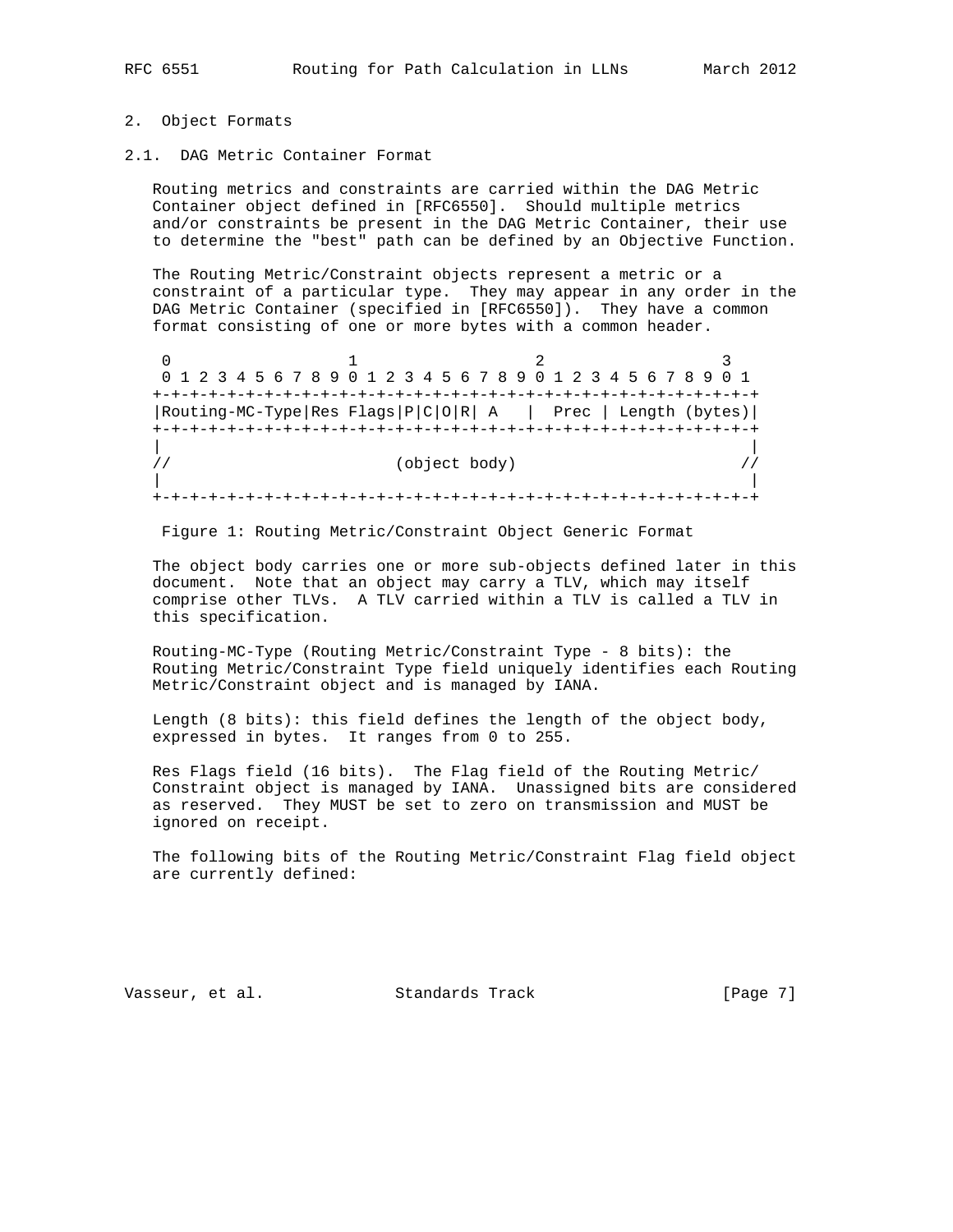- o 'P' flag: the P field is only used for recorded metrics. When cleared, all nodes along the path successfully recorded the corresponding metric. When set, this indicates that one or several nodes along the path could not record the metric of interest (either because of lack of knowledge or because this was prevented by policy).
- o 'C' flag. When set, this indicates that the Routing Metric/ Constraint object refers to a routing constraint. When cleared, the routing object refers to a routing metric.
- o 'O' flag: The 'O' flag is used exclusively for routing constraints ('C' flag is set). When set, this indicates that the constraint specified in the body of the object is optional. When cleared, the constraint is mandatory. If the 'C' flag is zero, the 'O' flag MUST be set to zero on transmission and ignored on reception.
- o 'R' flag: The 'R' flag is only relevant for a routing metric (C=0) and MUST be cleared for C=1. When set, this indicates that the routing metric is recorded along the path. Conversely, when cleared, the routing metric is aggregated.

 A Field (3 bits): The A field is only relevant for metrics and is used to indicate whether the aggregated routing metric is additive, is multiplicative, reports a maximum, or reports a minimum.

- o A=0: The routing metric is additive
- o A=1: The routing metric reports a maximum
- o A=2: The routing metric reports a minimum
- o A=3: The routing metric is multiplicative

 The A field has no meaning when the 'C' flag is set (i.e., when the Routing Metric/Constraint object refers to a routing constraint) and is only valid when the 'R' bit is cleared. Otherwise, the A field MUST be set to 0 and MUST be ignored on receipt.

 Prec field (4 bits): The Prec field indicates the precedence of this Routing Metric/Constraint object relative to other objects in the container. This is useful when a DAG Metric Container contains several Routing Metric objects. Its value ranges from 0 to 15. The value 0 means the highest precedence.

 Example 1: A DAG formed by RPL where all nodes must be mains-powered and the best path is the one with lower aggregated expected transmission count (ETX). In this case, the DAG Metric Container

Vasseur, et al. Standards Track [Page 8]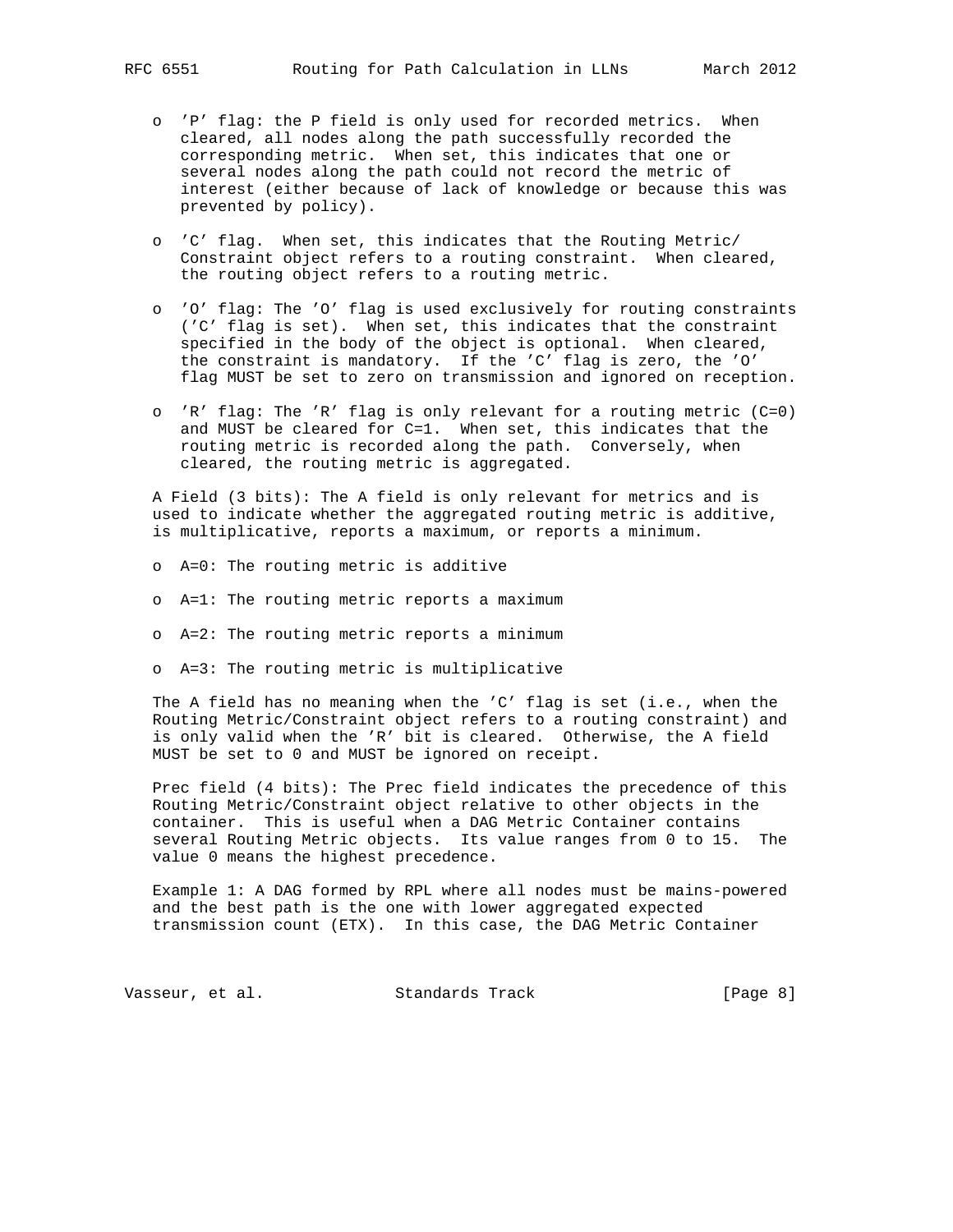carries two Routing Metric/Constraint objects: one is an ETX metric object with header (C=0, O=0, A=00, R=0) and the second one is a Node Energy constraint object with header  $(C=1, 0=0, A=00, R=0)$ . Note that a RPL Instance may use the metric object to report a maximum (A=1) or a minimum (A=2). If, for example, the best path is characterized by the path avoiding low quality links, then the path metric reports a maximum (A=1) (the higher the ETX, the lower the link quality): when the DIO message reporting the link quality metric (ETX) is processed by a node, each node selecting the advertising node as a parent updates the value carried in the metric object by replacing it with its local link ETX value if and only if the latter is higher. As far as the constraint is concerned, the object body will carry a Node Energy constraint object defined in Section 3.1 indicating that nodes must be mains-powered: if the constraint signaled in the DIO message is not satisfied, the advertising node is just not selected as a parent by the node that processes the DIO message.

 Example 2: A DAG formed by RPL where the link metric is the link quality level (defined in Section 4) and link quality levels must be recorded along the path. In this case, the DAG Metric Container carries a Routing Metric/Constraint object: link quality level metric (C=0, O=0, A=00, R=1) containing multiple sub-objects.

 A Routing Metric/Constraint object may also include one or more additional type-length-value (TLV) encoded data sets. Each Routing Metric/Constraint TLV has the same structure:

 Type: 1 byte Length: 1 byte Value: variable

 A Routing Metric/Constraint TLV is comprised of 1 byte for the type, 1 byte specifying the TLV length, and a value field. The TLV length field defines the length of the value field in bytes (from 0 to 255).

 Unrecognized TLVs MUST be silently ignored while still being propagated in DIOs generated by the receiving node.

 IANA manages the codepoints for all TLVs carried in routing constraint/metric objects.

 IANA management of the Routing Metric/Constraint objects identifier codespace is described in Section 6.

Vasseur, et al. Standards Track [Page 9]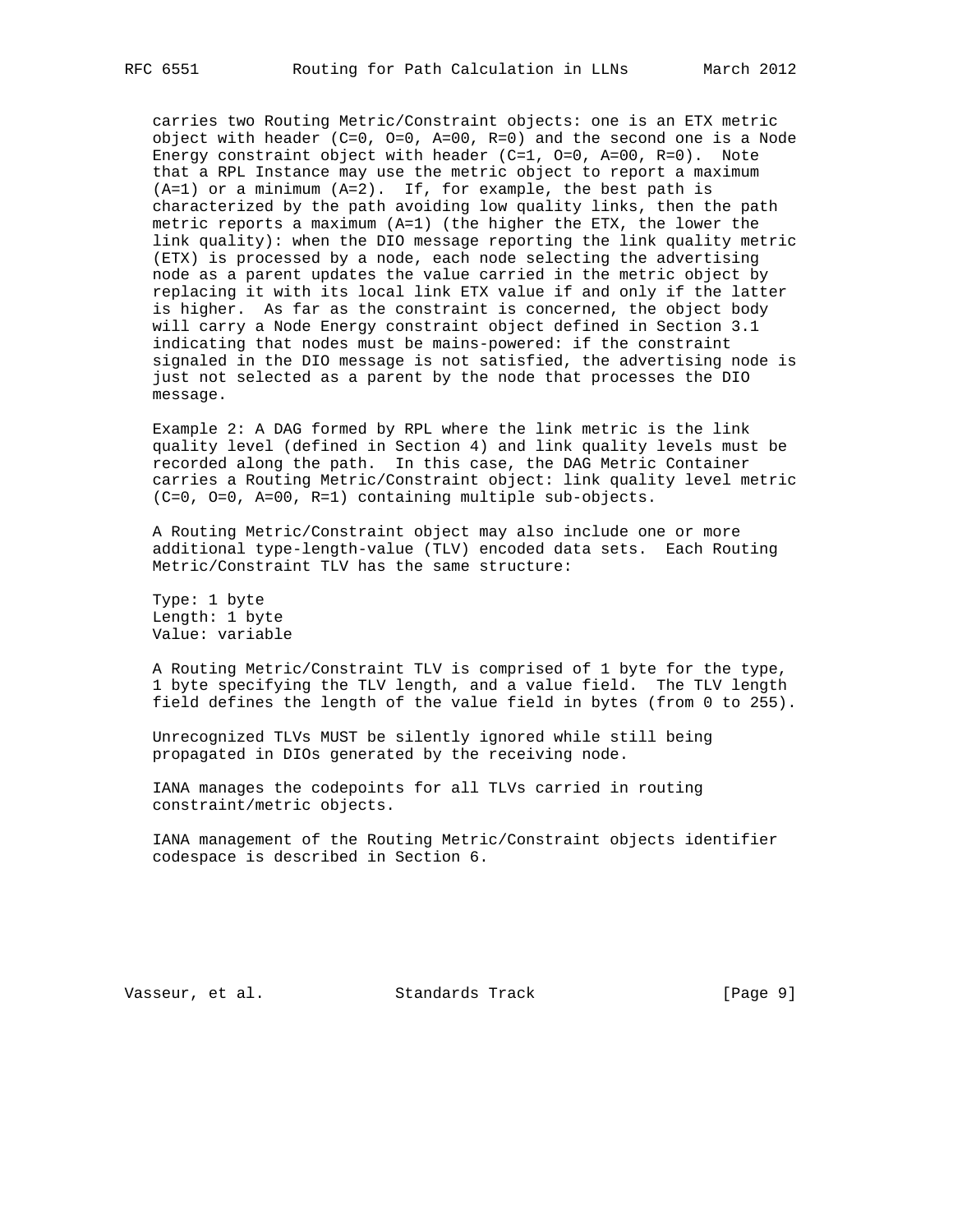### 2.2. Use of Multiple DAG Metric Containers

 Since the length of RPL options is encoded using 1 octet, they cannot exceed 255 bytes, which also applies to the DAG Metric Container. In the vast majority of cases, the advertised routing metrics and constraints will not require that much space. However, there might be circumstances where larger space is required, should, for example, a set of routing metrics be recorded along a long path. In this case, in order to avoid overflow, as specified in [RFC6550], routing metrics will be carried using multiple DAG Metric Container objects.

 In the rest of this document, this use of multiple DAG Metric Container objects will be considered as if they were actually just one long DAG Metric Container object.

### 2.3. Metric Usage

 When the DAG Metric Container contains a single aggregated metric (scalar value), the order relation to select the best path is implicitly derived from the metric type. For example, lower is better for Hop Count, Link Latency, and ETX. Conversely, for Node Energy or Throughput, higher is better.

 An example of using such a single aggregated metric is optimizing routing for node energy. The Node Energy metric (E\_E field) defined in Section 3.2 is aggregated along paths with an explicit min function (A field), and the best path is selected through an implied Max function because the metric is Energy.

 When the DAG Metric Container contains several aggregated metrics, they are to be used as tiebreakers according to their precedence defined by their Prec field values.

 An example of such use of multiple aggregated metrics is the following: Hop Count as the primary criterion, Link Quality Level (LQL) as the secondary criterion, and Node Energy as the ultimate tiebreaker. In such a case, the Hop Count, LQL, and Node Energy metric objects' Prec fields should bear strictly increasing values such as 0, 1, and 2, respectively.

 If several aggregated metrics happen to bear the same Prec value, the behavior is implementation dependent.

Vasseur, et al. Standards Track [Page 10]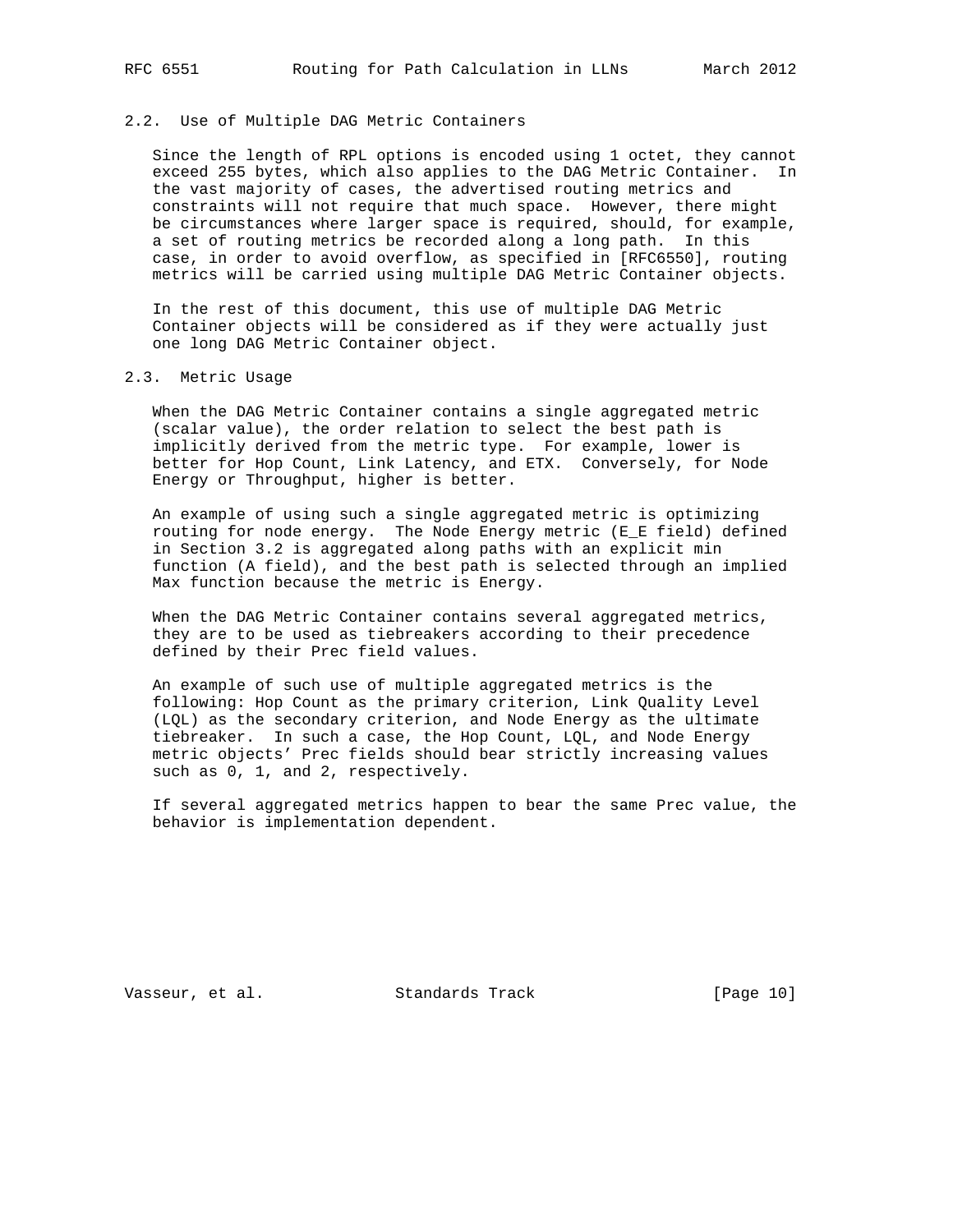3. Node Metric/Constraint Objects

 Sections 3 and 4 specify several link and node metric/constraint objects. In some cases, it is stated that there must not be more than one object of a specific type. In that case, if a RPL implementation receives more than one object of that type, the second object MUST silently be ignored.

 In the presence of a constraint, a node MUST include a metric of the same type. That metric is used to check whether or not the constraint is met. In all cases, a node MUST not change the content of the constraint.

3.1. Node State and Attribute Object

 The Node State and Attribute (NSA) object is used to provide information on node characteristics.

 The NSA object MAY be present in the DAG Metric Container. There MUST NOT be more than one NSA object as a constraint per DAG Metric Container, and there MUST NOT be more than one NSA object as a metric per DAG Metric Container.

 The NSA object may also contain a set of TLVs used to convey various node characteristics. No TLV is currently defined.

 The NSA Routing Metric/Constraint Type has been assigned value 1 by TANA.

The format of the NSA object body is as follows:

 $0$  1 2 0 1 2 3 4 5 6 7 8 9 0 1 2 3 4 5 6 7 8 9 0 1 2 3 4 +-+-+-+-+-+-+-+-+-+-+-+-+-+-+-+-+-+-+-+-+-+-+-+-+-+ ... | Res | Flags |A|O| Optional TLVs +-+-+-+-+-+-+-+-+-+-+-+-+-+-+-+-+-+-+-+-+-+-+-+-+-+ ...

Figure 2: NSA Object Body Format

 Res flags (8 bits): Reserved field. This field MUST be set to zero on transmission and MUST be ignored on receipt.

 Flags field (8 bits). The following two bits of the NSA object are currently defined:

 o 'A' flag: data Aggregation Attribute. Data aggregation is listed as a requirement in Section 6.2 of [RFC5548]. Some applications may make use of the aggregation node attribute in their routing

Vasseur, et al. Standards Track [Page 11]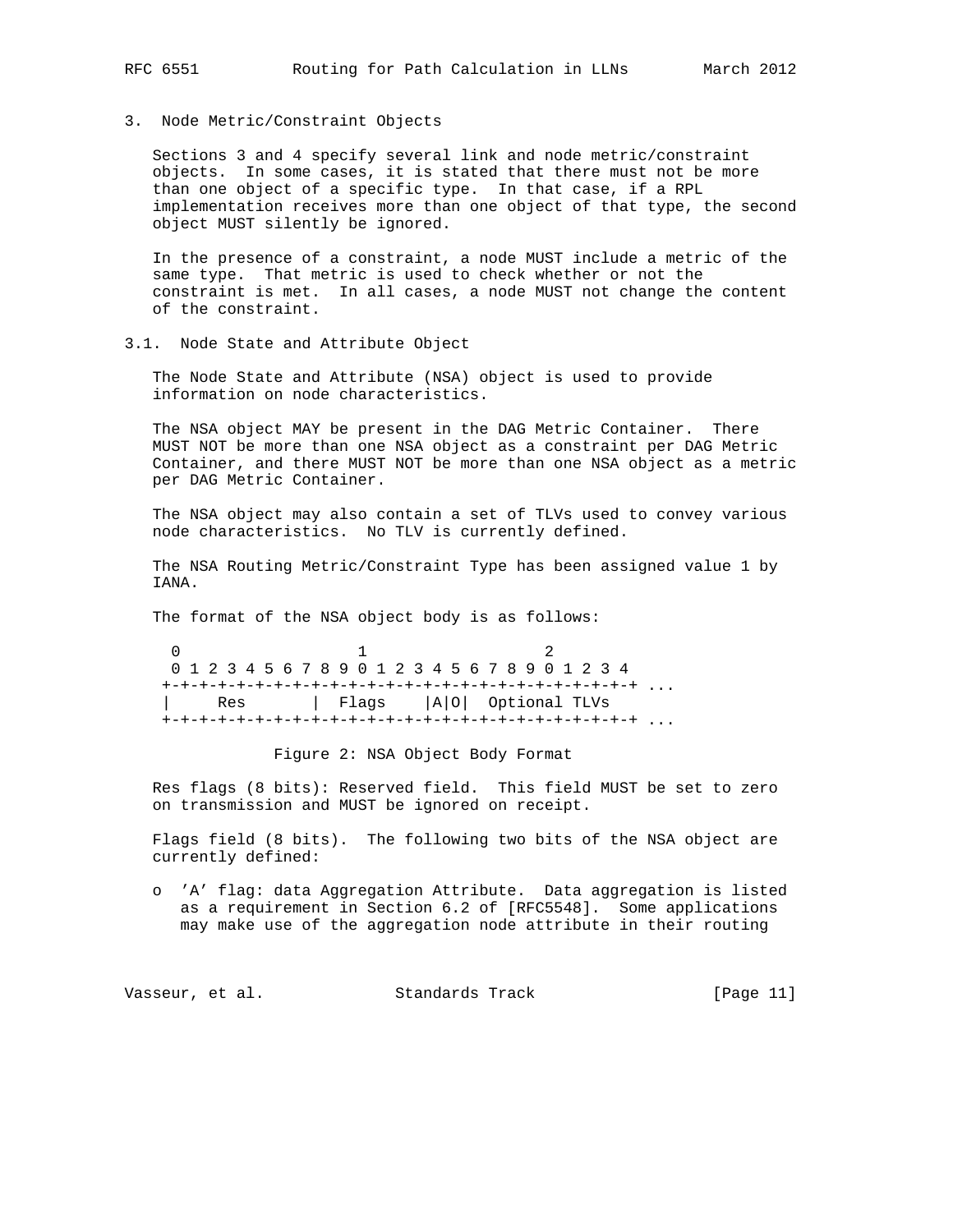decision so as to minimize the amount of traffic on the network, thus, potentially increasing its lifetime in battery operated environments. Applications where highly directional data flow is expected on a regular basis may take advantage of data aggregation supported routing. When set, this indicates that the node can act as a traffic aggregator. Further documents MAY define optional TLVs to describe the node traffic aggregator functionality.

 o 'O' flag: node workload may be hard to determine and express in some scalar form. However, node workload could be a useful metric to consider during path calculation, in particular when queuing delays must be minimized for highly sensitive traffic considering Medium Access Control (MAC) layer delay. Node workload MAY be set upon CPU overload, lack of memory, or any other node related conditions. Using a simple 1-bit flag to characterize the node workload provides a sufficient level of granularity, similar to the "overload" bit used in routing protocols such as IS-IS. Algorithms used to set the overload bit and to compute paths to potentially avoid nodes with their overload bit set are outside the scope of this document, but it is RECOMMENDED to avoid frequent changes of this bit to avoid routing oscillations. When set, this indicates that the node is overloaded and may not be able to process traffic.

 The unspecified flag fields MUST be set to zero on transmission and MUST be ignored on receipt.

 The Flags field of the NSA Routing Metric/Constraint object is managed by IANA. Unassigned bits are considered as reserved.

3.2. Node Energy Object

 It may sometimes be desirable to avoid selecting a node with low residual energy as a router; thus, the support for constraint-based routing is needed. In such cases, the routing protocol engine may compute a longer path (constraint based) for some traffic in order to increase the network life duration.

 Power and energy are clearly critical resources in most LLNs. As yet, there is no simple abstraction that adequately covers the broad range of power sources and energy storage devices used in existing LLN nodes. These include mains-powered, primary batteries, energy scavengers, and a variety of secondary storage mechanisms. Scavengers may provide a reliable low level of power, such as might be available from a 4-20 mA loop; a reliable but periodic stream of power, such as provided by a well-positioned solar cell; or unpredictable power, such as might be provided by a vibrational energy scavenger on an intermittently powered pump. Routes that are

Vasseur, et al. Standards Track [Page 12]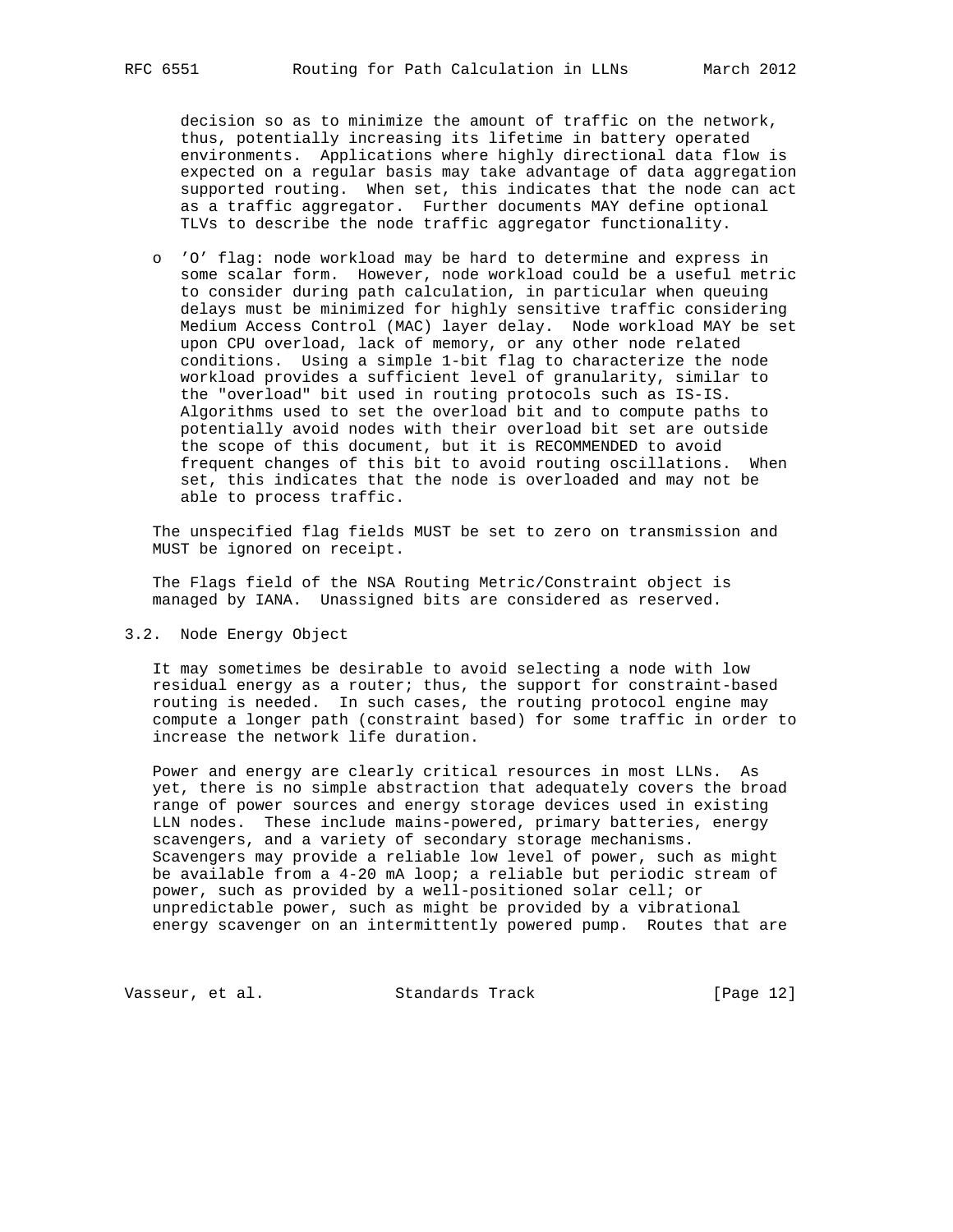viable when the sun is shining may disappear at night. A pump turning on may connect two previously disconnected sections of a network.

 Storage systems, such as rechargeable batteries, often suffer substantial degradation if regularly used to full discharge, leading to different residual energy numbers for regular versus emergency operation. A route for emergency traffic may have a different optimum than one for regular reporting.

 Batteries used in LLNs often degrade substantially if their average current consumption exceeds a small fraction of the peak current that they can deliver. It is not uncommon for self-supporting nodes to have a combination of primary storage, energy scavenging, and secondary storage, leading to three different values for acceptable average current depending on the time frame being considered, e.g., milliseconds, seconds, and hours/years.

 Raw power and energy values are meaningless without knowledge of the energy cost of sending and receiving packets, and lifetime estimates have no value without some higher-level constraint on the lifetime required of a device. In some cases, the path that exhausts the battery of a node on the bed table in a month may be preferable to a route that reduces the lifetime of a node in the wall to a decade.

 Given the complexity of trying to address such a broad collection of constraints, this document defines two levels of fidelity in the solution.

 The simplest solution relies on a 2-bit field encoding three types of power sources: "powered", "battery", and "scavenger". This simple approach may be sufficient for many applications.

 The mid-complexity solution is a single parameter that can be used to encode the energetic happiness of both battery-powered and scavenging nodes. For scavenging nodes, the 8-bit quantity is the power provided by the scavenger divided by the power consumed by the application, E\_E=P\_in/P\_out, in units of percent. Nodes that are scavenging more power than they are consuming will register above 100. A good time period for averaging power in this calculation may be related to the discharge time of the energy storage device on the node, but specifying this is out of the scope of this document. For battery-powered devices, E\_E is the current expected lifetime divided by the desired minimum lifetime, in units of percent. The estimation of remaining battery energy and actual power consumption can be difficult, and the specifics of this calculation are out of scope of this document, but two examples are presented. If the node can measure its average power consumption, then E\_E can be calculated as

Vasseur, et al. Standards Track [Page 13]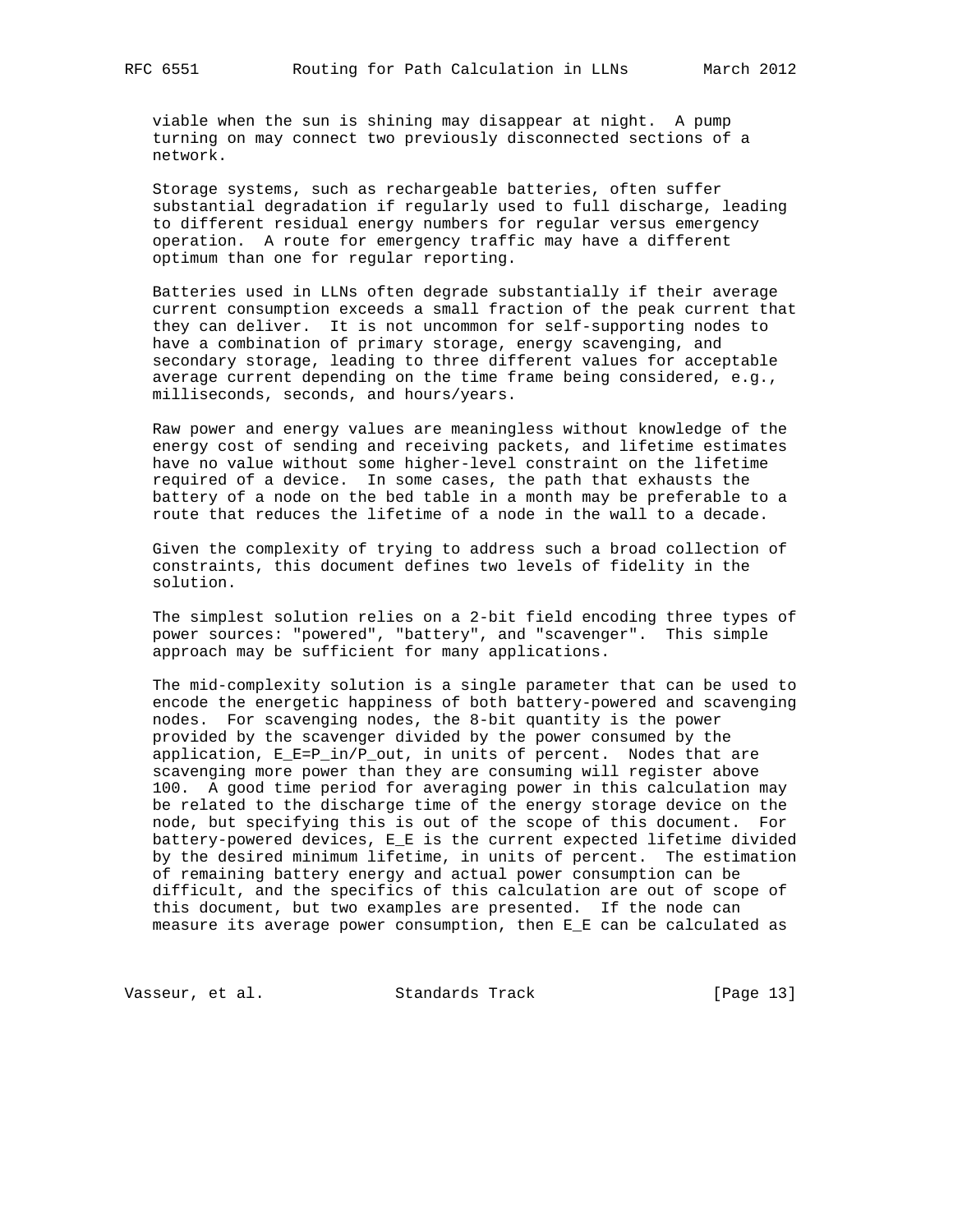the ratio of desired max power (initial energy E\_0 divided by desired lifetime T) to actual power, E\_E=P\_max/P\_now. Alternatively, if the energy in the battery  $E$  bat can be estimated, and the total elapsed lifetime, t, is available, then E\_E can be calculated as the total stored energy remaining versus the target energy remaining: E\_E=  $E_b$ at /  $[E_0 (T-t)/T]$ .

An example of an optimized route is  $max(min(E_E))$  for all battery operated nodes along the route, subject to the constraint that E\_E>=100 for all scavengers along the route.

 Note that the estimated percentage of remaining energy indicated in the E\_E field may not be useful in the presence of nodes powered by battery or energy scavengers when the amount of energy accumulated by the device significantly differ. Indeed, X% of remaining energy on a node that can store a large amount of energy cannot be easily compared to the same percentage of remaining energy on a node powered by a tiny source of energy. That being said, in networks where nodes have similar energy storage, such a percentage of remaining energy is useful.

 The Node Energy (NE) object is used to provide information related to node energy and may be used as a metric or as constraint.

 The NE object MAY be present in the DAG Metric Container. There MUST NOT be more than one NE object as a constraint per DAG Metric Container, and there MUST NOT be more than one NE object as a metric per DAG Metric Container.

The NE object Type has been assigned value 2 by IANA.

The format of the NE object body is as follows:

 $0$  1 2 0 1 2 3 4 5 6 7 8 9 0 1 2 3 4 5 6 7 8 9 0 1 2 3 4 +-+-+-+-+-+-+-+-+-+-+-+-+-+-+-+-+-+-+-+-+-+-+-+-+-+ ... | NE Sub-objects +-+-+-+-+-+-+-+-+-+-+-+-+-+-+-+-+-+-+-+-+-+-+-+-+-+ ...

Figure 3: NE Sub-Object Format

Vasseur, et al. Standards Track [Page 14]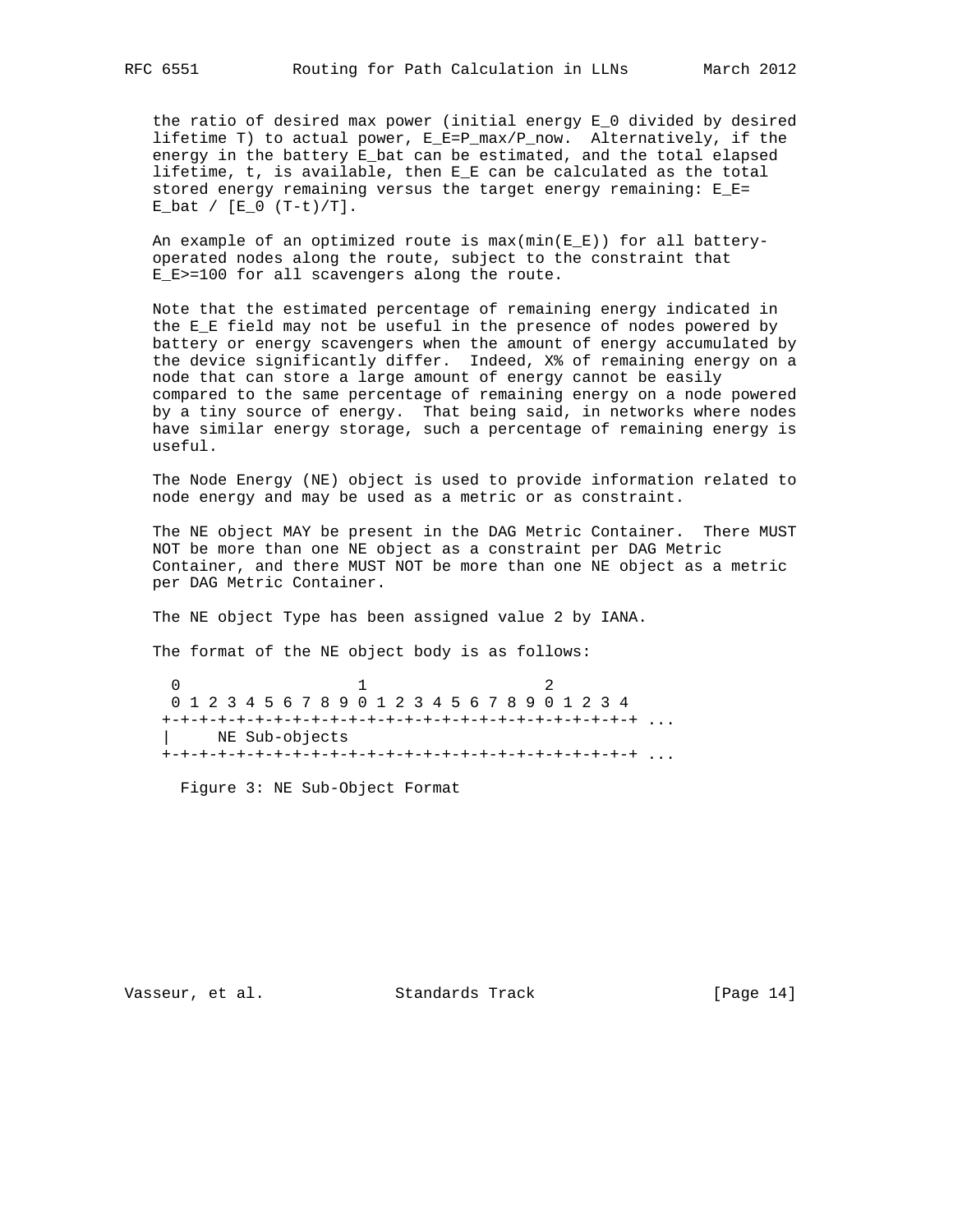The format of the NE sub-object body is as follows:

 $0$  1 2 0 1 2 3 4 5 6 7 8 9 0 1 2 3 4 5 6 7 8 9 0 1 2 3 4 +-+-+-+-+-+-+-+-+-+-+-+-+-+-+-+-+-+-+-+-+-+-+-+-+-+ ... | Flags |I| T |E| E\_E | Optional TLVs +-+-+-+-+-+-+-+-+-+-+-+-+-+-+-+-+-+-+-+-+-+-+-+-+-+ ...

Figure 4: NE Sub-Object Format

 The NE sub-object may also contain a set of TLVs used to convey various nodes' characteristics.

Flags field (8 bits). The following flags are currently defined:

- o I (Included): the 'I' bit is only relevant when the node type is used as a constraint. For example, the path must only traverse mains-powered nodes. Conversely, battery-operated nodes must be excluded. The 'I' bit is used to stipulate inclusion versus exclusion. When set, this indicates that nodes of the type specified in the node type field MUST be included. Conversely, when cleared, this indicates that nodes of type specified in the node type field MUST be excluded.
- o T (node Type): 2-bit field indicating the node type. T=0 designates a mains-powered node, T=1 a battery-powered node, and T=2 a node powered by an energy scavenger.
- o E (Estimation): when the 'E' bit is set for a metric, the estimated percentage of remaining energy on the node is indicated in the E\_E 8-bit field. When cleared, the estimated percentage of remaining energy is not provided. When the 'E' bit is set for a constraint, the E\_E field defines a threshold for the inclusion/ exclusion: if an inclusion, nodes with values higher than the threshold are to be included; if an exclusion, nodes with values lower than the threshold are to be excluded.

 E\_E (Estimated-Energy): 8-bit unsigned integer field indicating an estimated percentage of remaining energy. The E\_E field is only relevant when the 'E' flag is set, and it MUST be set to 0 when the 'E' flag is cleared.

 If the NE object comprises several sub-objects when used as a constraint, each sub-object adds or subtracts node subsets as the sub-objects are parsed in order. The initial set (full or empty) is defined by the 'I' bit of the first sub-object: full if that 'I' bit is an exclusion, empty if that 'I' bit is an inclusion.

Vasseur, et al. Standards Track [Page 15]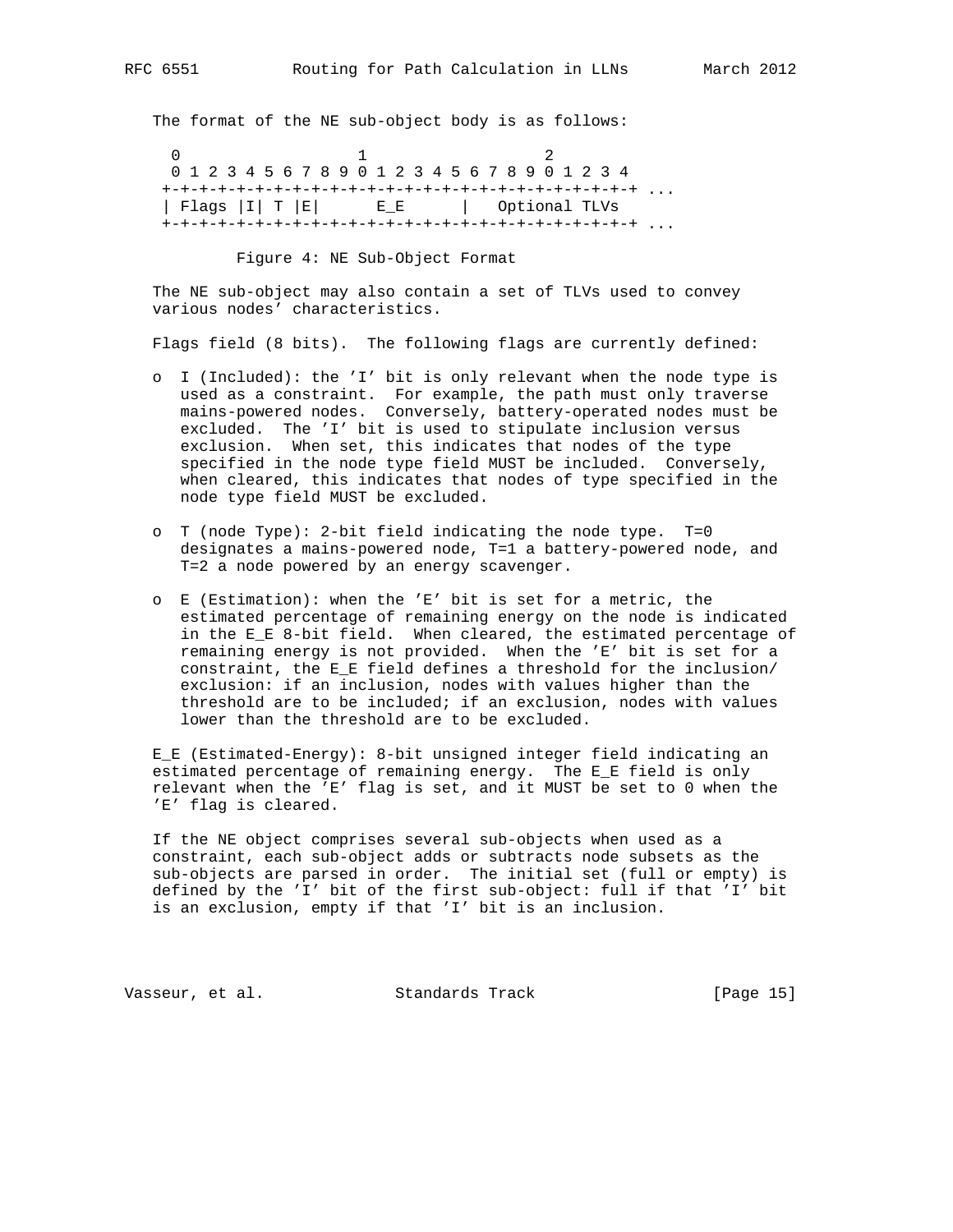No TLV is currently defined.

 Future documents may define more complex solutions involving TLV parameters representing energy storage, consumption, and generation capabilities of the node, as well as desired lifetime.

3.3. Hop Count Object

 The Hop Count (HP) object is used to report the number of traversed nodes along the path.

 The HP object MAY be present in the DAG Metric Container. There MUST NOT be more than one HP object as a constraint per DAG Metric Container, and there MUST NOT be more than one HP object as a metric per DAG Metric Container.

 The HP object may also contain a set of TLVs used to convey various node characteristics. No TLV is currently defined.

The HP routing metric object Type has been assigned value 3 by IANA.

The format of the Hop Count object body is as follows:

 $0$  1 2 0 1 2 3 4 5 6 7 8 9 0 1 2 3 4 5 6 7 8 9 0 1 2 3 4 +-+-+-+-+-+-+-+-+-+-+-+-+-+-+-+-+-+-+-+-+-+-+-+-+-+ ... | Res | Flags | Hop Count | Optional TLVs +-+-+-+-+-+-+-+-+-+-+-+-+-+-+-+-+-+-+-+-+-+-+-+-+-+ ...

Figure 5: Hop Count Object Body Format

 Res flags (4 bits): Reserved field. This field MUST be set to zero on transmission and MUST be ignored on receipt.

 No Flag is currently defined. Unassigned bits are considered reserved. They MUST be set to zero on transmission and MUST be ignored on receipt.

 The HP object may be used as a constraint or a metric. When used as a constraint, the DAG root indicates the maximum number of hops that a path may traverse. When that number is reached, no other node can join that path. When used as a metric, each visited node simply increments the Hop Count field.

 Note that the first node along a path inserting a Hop Count metric object MUST set the Hop Count field value to 1.

Vasseur, et al. Standards Track [Page 16]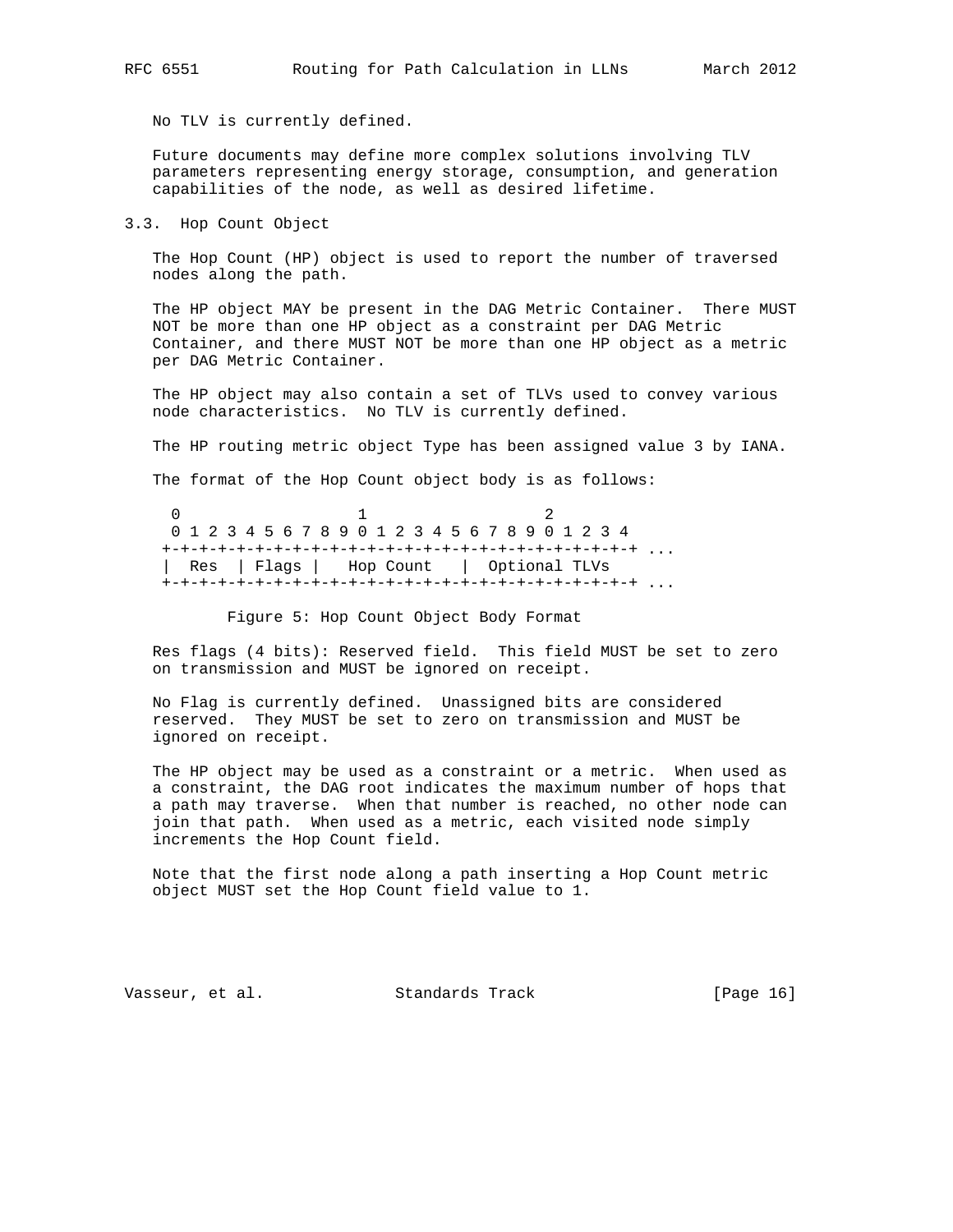## 4. Link Metric/Constraint Objects

### 4.1. Throughput

 Many LLNs support a wide range of throughputs. For some links, this may be due to variable coding. For the deeply duty-cycled links found in many LLNs, the variability comes as a result of trading power consumption for bit rate. There are several MAC layer protocols that allow for the effective bit rate of a link to vary over more than three orders of magnitude with a corresponding change in power consumption. For efficient operation, it may be desirable for nodes to report the range of throughput that their links can handle in addition to the currently available throughput.

 The Throughput object MAY be present in the DAG Metric Container. There MUST NOT be more than one Throughput object as a constraint per DAG Metric Container, and there MUST NOT be more than one Throughput object as a metric per DAG Metric Container.

 The Throughput object is made of throughput sub-objects and MUST at least comprise one Throughput sub-object. The first Throughput sub object MUST be the most recently estimated actual throughput. The actual estimation of the throughput is outside the scope of this document.

Each Throughput sub-object has a fixed length of 4 bytes.

The Throughput object does not contain any additional TLVs.

The Throughput object Type has been assigned value 4 by IANA.

The format of the Throughput object body is as follows:

 0 1 0 1 2 3 4 5 6 7 8 9 0 1 2 3 +-+-+-+-+-+-+-+-+-+-+-+-+-+-+ | (sub-object) ..... +-+-+-+-+-+-+-+-+-+-+-+-+-+-+

Figure 6: Throughput Object Body Format

Vasseur, et al. Standards Track [Page 17]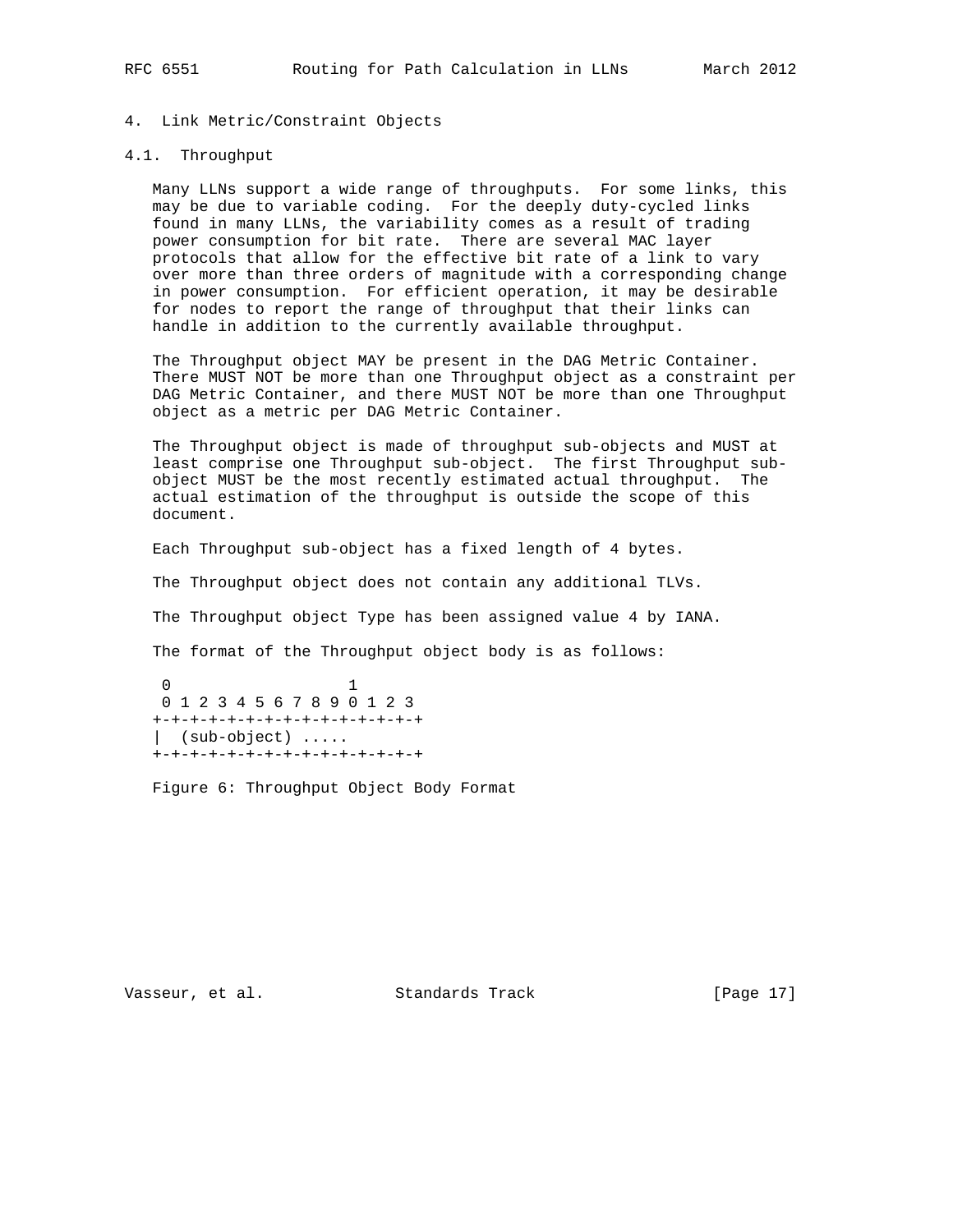0  $1$  2 3 0 1 2 3 4 5 6 7 8 9 0 1 2 3 4 5 6 7 8 9 0 1 2 3 4 5 6 7 8 9 0 1 +-+-+-+-+-+-+-+-+-+-+-+-+-+-+-+-+-+-+-+-+-+-+-+-+-+-+-+-+-+-+-+-+ Throughput +-+-+-+-+-+-+-+-+-+-+-+-+-+-+-+-+-+-+-+-+-+-+-+-+-+-+-+-+-+-+-+-+

Figure 7: Throughput Sub-Object Format

 Throughput: 32 bits. The Throughput is encoded in 32 bits in unsigned integer format, expressed in bytes per second.

4.2. Latency

 Similar to throughput, the latency of many LLN MAC sub-layers can vary over many orders of magnitude, again with a corresponding change in power consumption. Some LLN MAC link layers will allow the latency to be adjusted globally on the subnet, on a link-by-link basis, or not at all. Some will insist that it be fixed for a given link, but allow it to be variable from link to link.

 The Latency object MAY be present in the DAG Metric Container. There MUST NOT be more than one Latency object as a constraint per DAG Metric Container, and there MUST NOT be more than one Latency object as a metric per DAG Metric Container.

 The Latency object is made of Latency sub-objects and MUST at least comprise one Latency sub-object. Each Latency sub-object has a fixed length of 4 bytes.

The Latency object does not contain any additional TLVs.

The Latency object Type has been assigned value 5 by IANA.

The Latency object is a metric or constraint.

The format of the Latency object body is as follows:

 0 1 0 1 2 3 4 5 6 7 8 9 0 1 2 3 +-+-+-+-+-+-+-+-+-+-+-+-+-+-+ | (sub-object) ..... +-+-+-+-+-+-+-+-+-+-+-+-+-+-+

Figure 8: Latency Object Body Format

Vasseur, et al. Standards Track [Page 18]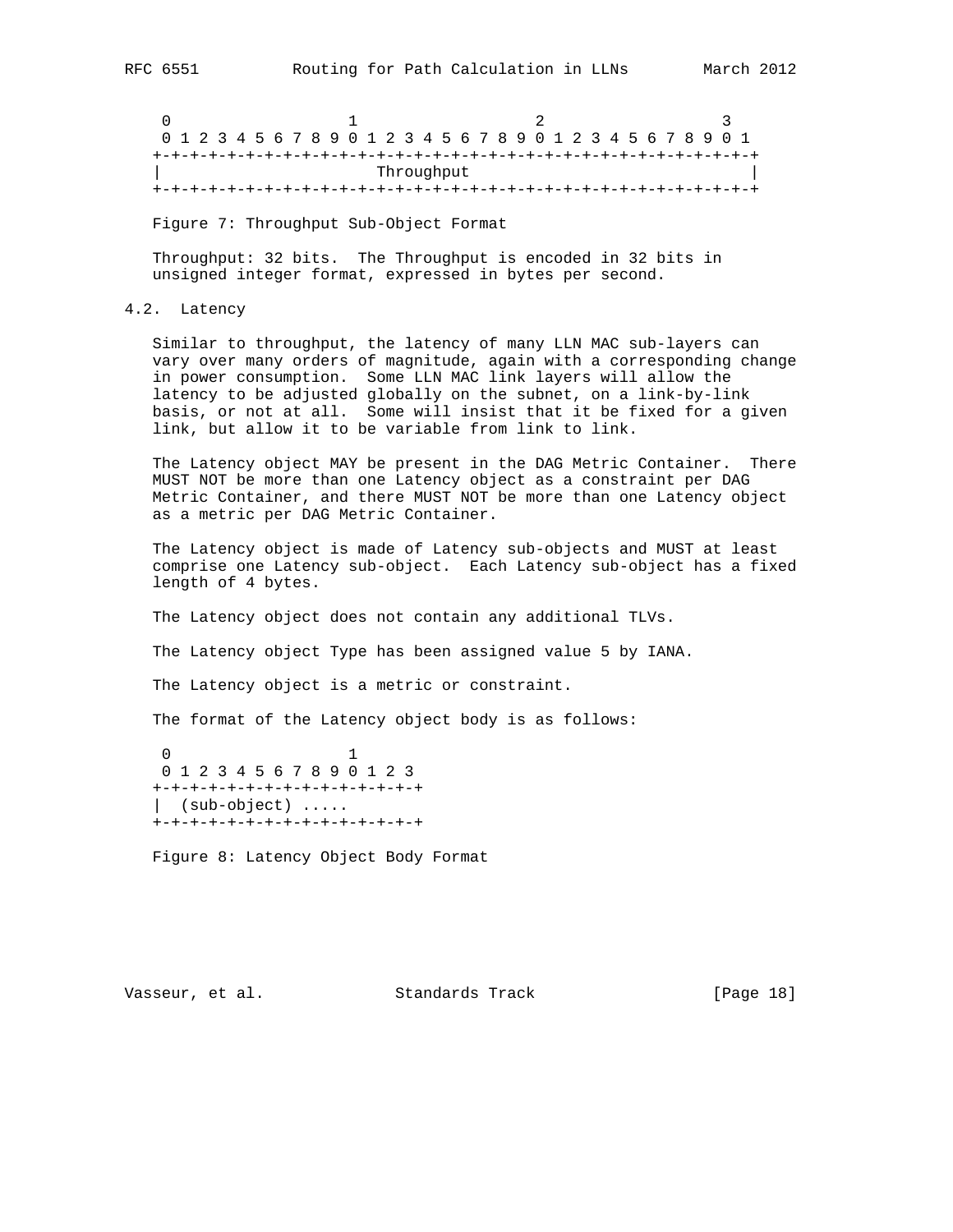| 0 1 2 3 4 5 6 7 8 9 0 1 2 3 4 5 6 7 8 9 0 1 2 3 4 5 6 7 8 9 0 1 |  |  |  |  |  |  |  |  |  |  |  |  |  |  |  |  |  |  |  |  |  |
|-----------------------------------------------------------------|--|--|--|--|--|--|--|--|--|--|--|--|--|--|--|--|--|--|--|--|--|
|                                                                 |  |  |  |  |  |  |  |  |  |  |  |  |  |  |  |  |  |  |  |  |  |
| Latency                                                         |  |  |  |  |  |  |  |  |  |  |  |  |  |  |  |  |  |  |  |  |  |
|                                                                 |  |  |  |  |  |  |  |  |  |  |  |  |  |  |  |  |  |  |  |  |  |

Figure 9: Latency Sub-Object Format

 Latency: 32 bits. The Latency is encoded in 32 bits in unsigned integer format, expressed in microseconds.

 The Latency object may be used as a constraint or a path metric. For example, one may want the latency not to exceed some value. In this case, the Latency object common header indicates that the provided value relates to a constraint. In another example, the Latency object may be used as an aggregated additive metric where the value is updated along the path to reflect the path latency.

#### 4.3. Link Reliability

 In LLNs, link reliability could be degraded for a number of reasons: signal attenuation, interferences of various forms, etc. Time scales vary from milliseconds to days, and are often periodic and linked to human activity. Packet error rates can generally be measured directly, and other metrics (e.g., bit error rate, mean time between failures) are typically derived from that. Note that such variability is not specific to wireless link but also applies to PLC links.

 A change in link quality can affect network connectivity; thus, link quality may be taken into account as a critical routing metric.

 A number of link reliability metrics could be defined reflecting several reliability aspects. Two link reliability metrics are defined in this document: the Link Quality Level (LQL) and the ETX Metric.

Note that a RPL deployment MAY use the LQL, the ETX, or both.

4.3.1. The Link Quality Level Reliability Metric

 The Link Quality Level (LQL) object is used to quantify the link reliability using a discrete value, from 0 to 7, where 0 indicates that the link quality level is unknown and 1 reports the highest link quality level. The mechanisms and algorithms used to compute the LQL are implementation specific and outside of the scope of this document.

Vasseur, et al. Standards Track [Page 19]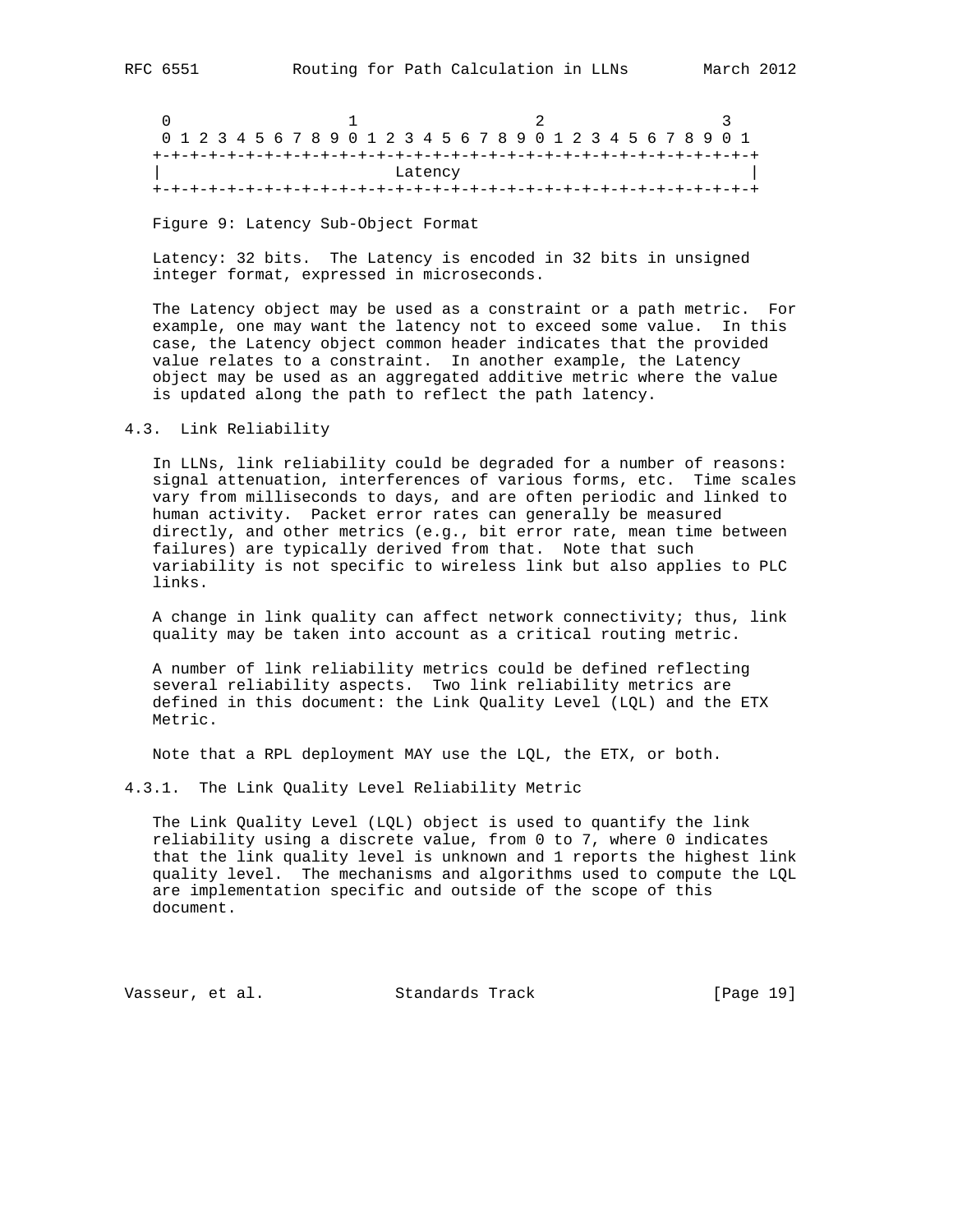The LQL can be used either as a metric or a constraint. When used as a metric, the LQL metric can only be recorded. For example, the DAG Metric object may request all traversed nodes to record the LQL of their incoming link into the LQL object. Each node can then use the LQL record to select its parent based on some user defined rules (e.g., something like "select the path with most links reporting a LQL value of 3 or less").

 Counters are used to compress the information: for each encountered LQL value, only the number of matching links is reported.

 The LQL object MAY be present in the DAG Metric Container. There MUST NOT be more than one LQL object as a constraint per DAG Metric Container, and there MUST NOT be more than one LQL object as a metric per DAG Metric Container.

 The LQL object MUST contain one or more sub-object used to report the number of links along with their LQL.

The LQL object Type has been assigned value 6 by IANA.

The format of the LQL object body is as follows:

 $0$  1 2 0 1 2 3 4 5 6 7 8 9 0 1 2 3 4 5 6 7 8 9 0 1 2 3 4 +-+-+-+-+-+-+-+-+-+-+-+-+-+-+-+-+-+-+-+-+-+-+-+-+-+ ... | Res | LQL sub-object +-+-+-+-+-+-+-+-+-+-+-+-+-+-+-+-+-+-+-+-+-+-+-+-+-+ ...

Figure 10: LQL Object Body Format

 Res flags (8 bits): Reserved field. This field MUST be set to zero on transmission and MUST be ignored on receipt.

 When the LQL metric is recorded, the LQL object body comprises one or more LQL Type 1 sub-object.

The format of the LQL Type 1 sub-object is as follows

 $\Omega$  0 1 2 3 4 5 6 7 +-+-+-+-+-+-+-+-+ | Val | Counter | +-+-+-+-+-+-+-+-+

Figure 11: LQL Type 1 Sub-Object Format

Vasseur, et al. Standards Track [Page 20]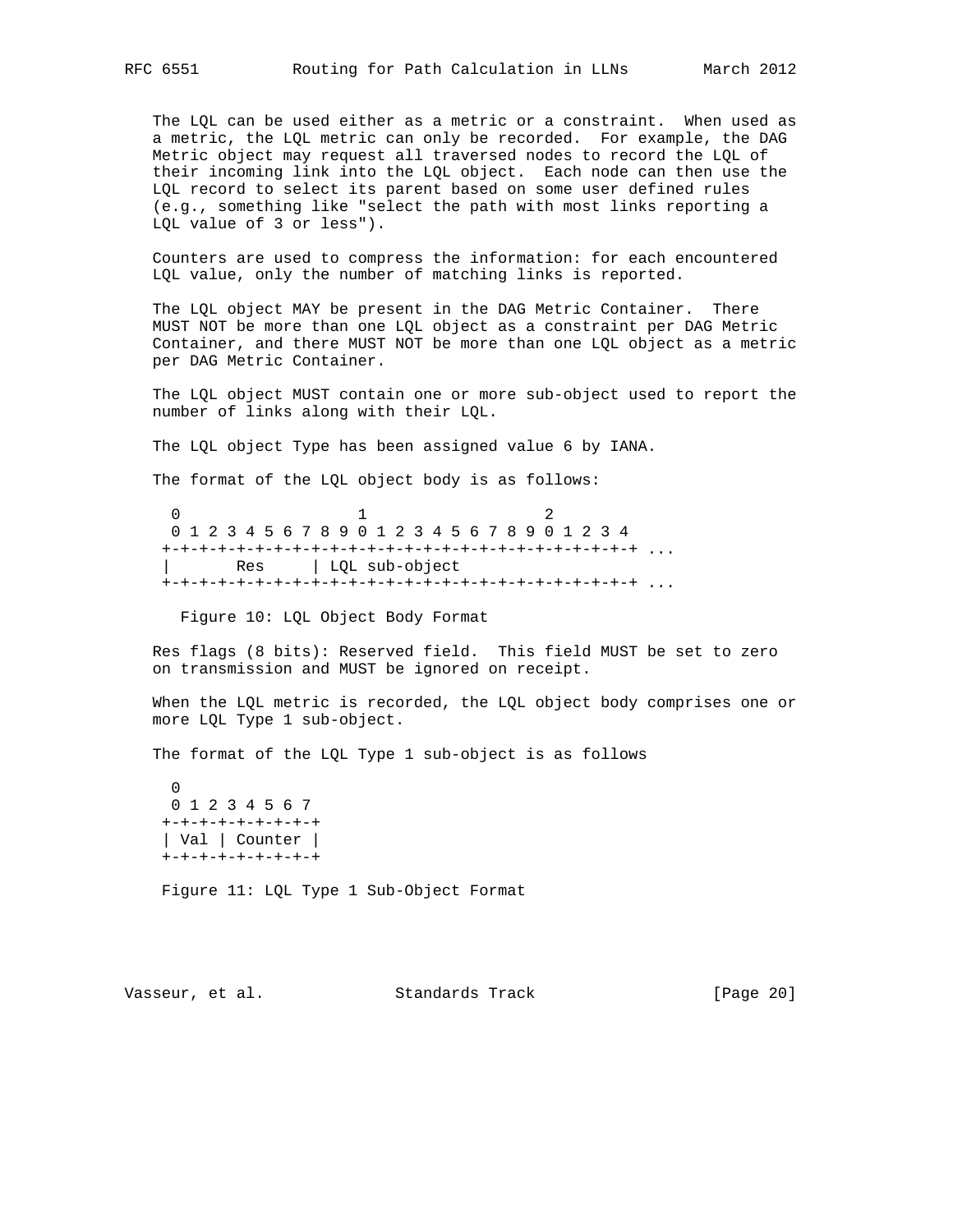Val: LQL value from 0 to 7 where 0 means undetermined and 1 indicates the highest link quality.

Counter: number of links with that value.

4.3.2. The ETX Reliability Object

 The ETX metric is the number of transmissions a node expects to make to a destination in order to successfully deliver a packet. In contrast with the LQL routing metric, the ETX provides a discrete value (which may not be an integer) computed according to a specific formula: for example, an implementation may use the following formula: ETX= 1 / (Df \* Dr) where Df is the measured probability that a packet is received by the neighbor and Dr is the measured probability that the acknowledgment packet is successfully received. This document does not mandate the use of a specific formula to compute the ETX value.

 The ETX object MAY be present in the DAG Metric Container. There MUST NOT be more than one ETX object as a constraint per DAG Metric Container, and there MUST NOT be more than one ETX object as a metric per DAG Metric Container.

 The ETX object is made of ETX sub-objects and MUST at least comprise one ETX sub-object. Each ETX sub-object has a fixed length of 16 bits.

The ETX object does not contain any additional TLVs.

The ETX object Type has been assigned value 7 by IANA.

The format of the ETX object body is as follows:

 0 1 0 1 2 3 4 5 6 7 8 9 0 1 2 3 +-+-+-+-+-+-+-+-+-+-+-+-+-+-+ | (sub-object) ..... +-+-+-+-+-+-+-+-+-+-+-+-+-+-+

Figure 12: ETX Object Body Format

 0 1 0 1 2 3 4 5 6 7 8 9 0 1 2 3 4 5 +-+-+-+-+-+-+-+-+-+-+-+-+-+-+-+-+  $ETX$ +-+-+-+-+-+-+-+-+-+-+-+-+-+-+-+-+

Figure 13: ETX Sub-Object Format

Vasseur, et al. Standards Track [Page 21]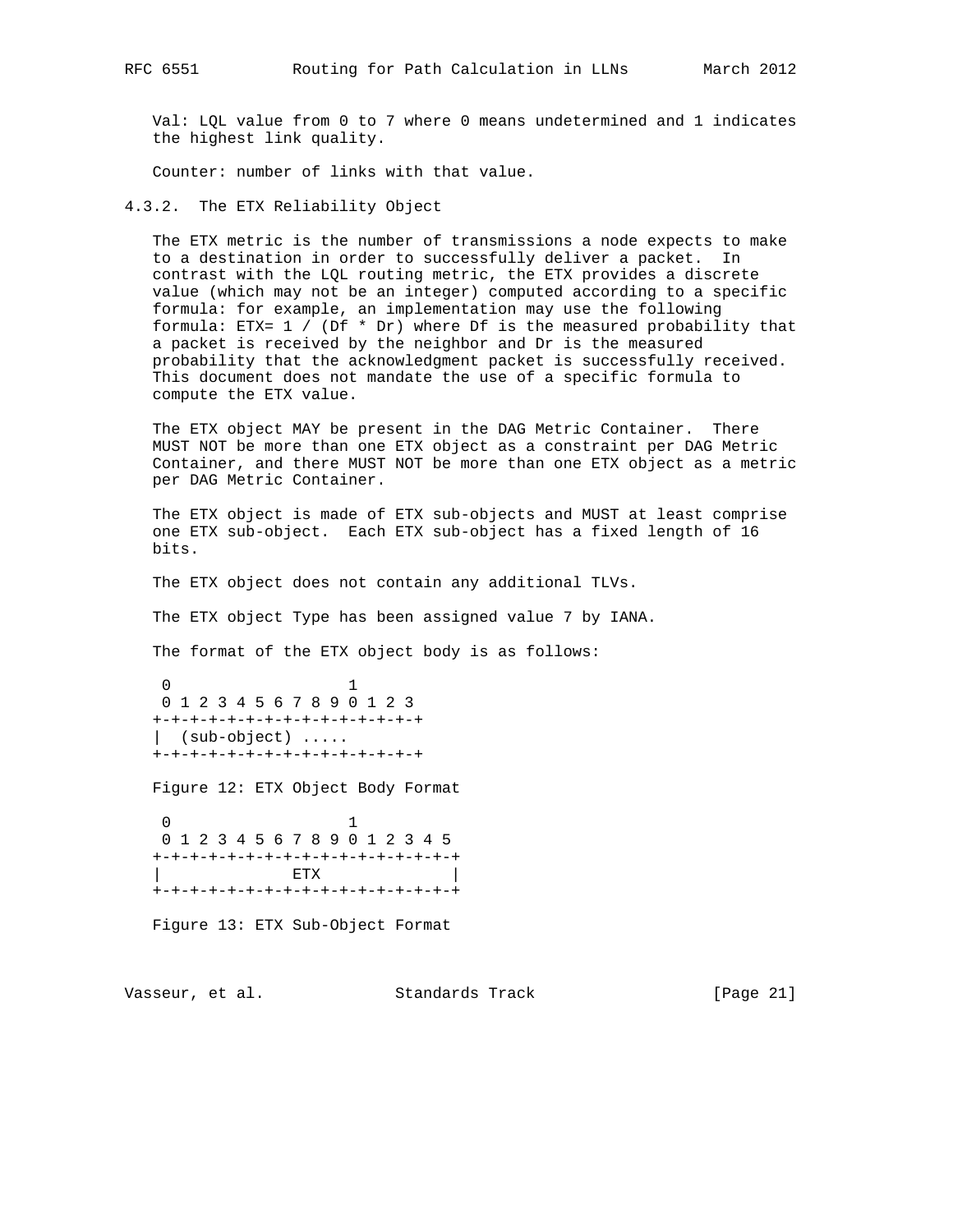ETX: 16 bits. The ETX \* 128 is encoded using 16 bits in unsigned integer format, rounded off to the nearest whole number. For example, if ETX = 3.569, the object value will be 457. If ETX > 511.9921875, the object value will be the maximum, which is 65535.

 The ETX object may be used as a constraint or a path metric. For example, it may be required that the ETX must not exceed some specified value. In this case, the ETX object common header indicates that the value relates to a constraint. In another example, the ETX object may be used as an aggregated additive metric where the value is updated along the path to reflect the path quality: when a node receives the aggregated additive ETX value of the path (cumulative path ETX calculated as the sum of the link ETX of all of the traversed links from the advertising node to the DAG root), if it selects that node as its preferred parent, the node updates the path ETX by adding the ETX of the local link between itself and the preferred parent to the received path cost (path ETX) before potentially advertising itself the new path ETX.

4.4. Link Color Object

4.4.1. Link Color Object Description

 The Link Color (LC) object is an administrative 10-bit link constraint (which may be either static or dynamically adjusted) used to avoid or attract specific links for specific traffic types.

 The LC object can be used either as a metric or as a constraint. When used as a metric, the LC metric can only be recorded. For example, the DAG may require recording the link colors for all traversed links. A color is defined as a specific set of bit values: in other words, that 10-bit field is a flag field, and not a scalar value. Each node can then use the LC to select the parent based on user defined rules (e.g., "select the path with the maximum number of links having their first bit set 1 (e.g., encrypted links)"). The LC object may also be used as a constraint.

 When used as a recorded metric, a counter is used to compress the information where the number of links for each Link Color is reported.

 The Link Color (LC) object MAY be present in the DAG Metric Container. There MUST NOT be more than one LC object as a constraint per DAG Metric Container, and there MUST NOT be more than one LC object as a metric per DAG Metric Container.

There MUST be a at least one LC sub-object per LC object.

Vasseur, et al. Standards Track [Page 22]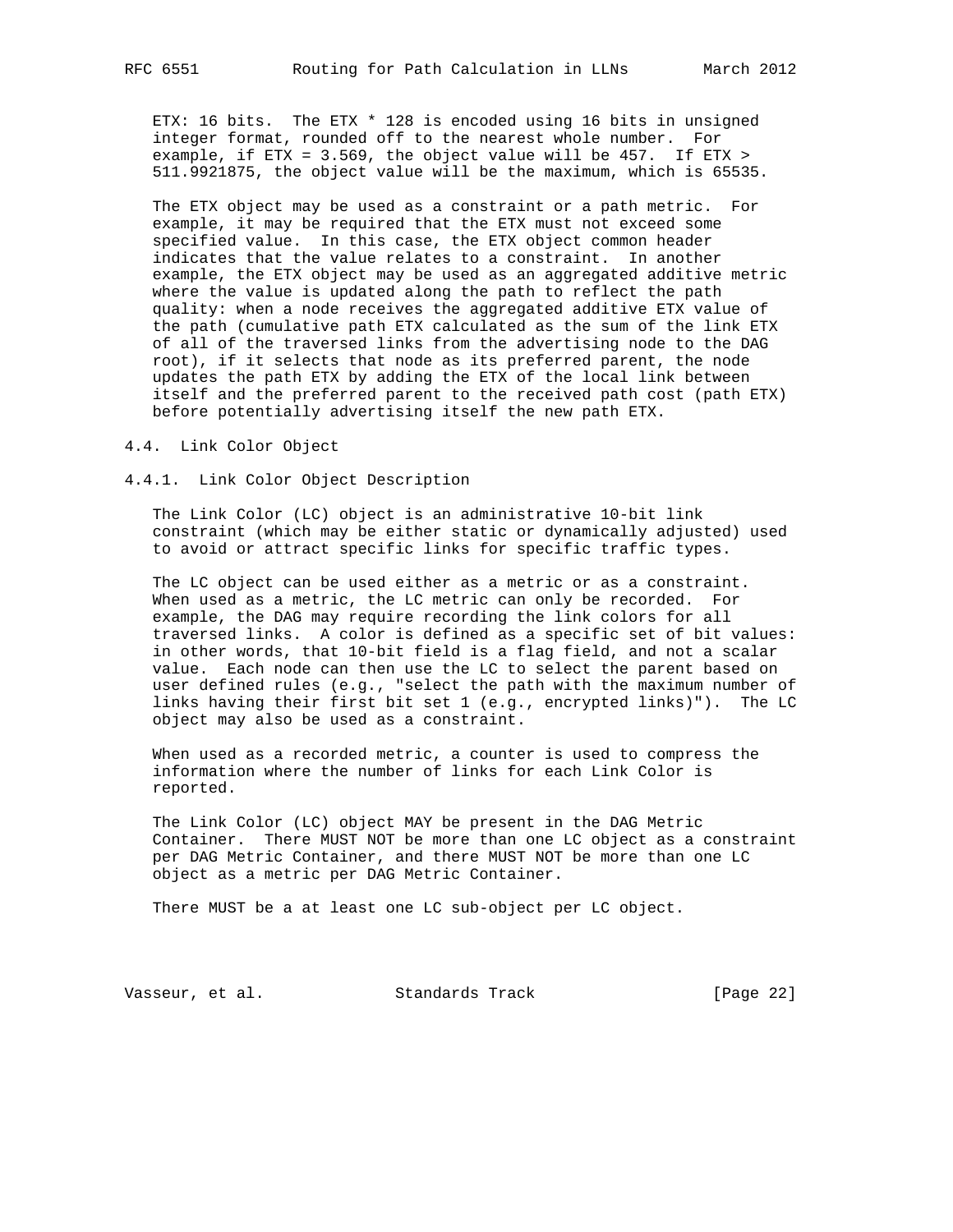The LC object does not contain any additional TLVs. The LC object Type has been assigned value 8 by IANA. The format of the LC object body is as follows:  $0$  1 2 0 1 2 3 4 5 6 7 8 9 0 1 2 3 4 5 6 7 8 9 0 1 2 3 4 +-+-+-+-+-+-+-+-+-+-+-+-+-+-+-+-+-+-+-+-+-+-+-+-+-+ ... Res | LC sub-objects +-+-+-+-+-+-+-+-+-+-+-+-+-+-+-+-+-+-+-+-+-+-+-+-+-+ ...

Figure 14: LC Object Format

 Res flags (8 bits): Reserved field. This field MUST be set to zero on transmission and MUST be ignored on receipt.

 When the LC object is used as a recorded metric, the LC object body comprises one or more LC Type 1 sub-objects.

The format of the LC Type 1 sub-object body is as follows:

 0 1 0 1 2 3 4 5 6 7 8 9 0 1 2 3 4 5 +-+-+-+-+-+-+-+-+-+-+-+-+-+-+-+-+ | Link Color | Counter | +-+-+-+-+-+-+-+-+-+-+-+-+-+-+-+-+

Figure 15: LC Type 1 Sub-Object Format

 When the LC object is used as a constraint, the LC object body comprises one or more LC Type 2 sub-objects.

The format of the LC Type 2 sub-object body is as follows:

 0 1 0 1 2 3 4 5 6 7 8 9 0 1 2 3 4 5 +-+-+-+-+-+-+-+-+-+-+-+-+-+-+-+-+ | Link Color |Reserved |I| +-+-+-+-+-+-+-+-+-+-+-+-+-+-+-+-+

Figure 16: LC Type 2 Sub-Object Format

 Reserved (5 bits): Reserved field. This field MUST be set to zero on transmission and MUST be ignored on receipt.

Vasseur, et al. Standards Track [Page 23]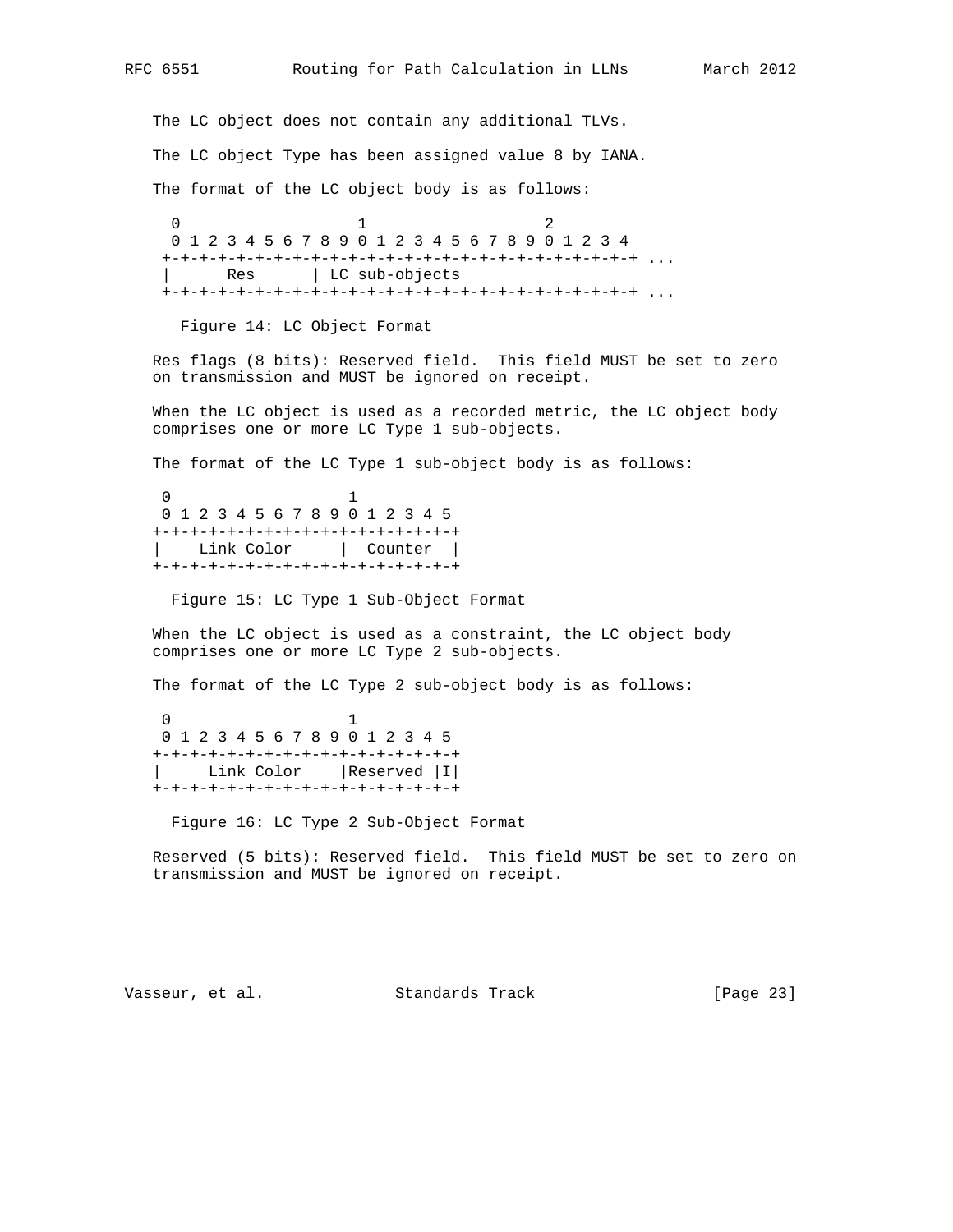'I' Bit: The 'I' bit is only relevant when the Link Color is used as a constraint. When set, this indicates that links with the specified color must be included. When cleared, this indicates that links with the specified color must be excluded.

 It is left to the implementer to define the meaning of each bit of the 10-bit Link Color Flag field.

4.4.2. Mode of Operation

The link color may be used as a constraint or a metric.

- o When used as constraint, the LC object may be inserted in the DAG Metric Container to indicate that links with a specific color should be included or excluded from the computed path.
- o When used as recorded metric, each node along the path may insert an LC object in the DAG Metric Container to report the color of the local link. If there is already an LC object reporting a similar color, the node MUST NOT add another identical LC sub object and MUST increment the counter field.
- 5. Computation of Dynamic Metrics and Attributes

 As already pointed out, dynamically calculated metrics are of the utmost importance in many circumstances in LLNs. This is mainly because a variety of metrics change on a frequent basis, thus, implying the need to adapt the routing decisions. That being said, care must be given to the pace at which changes are reported in the network. The attributes will change according to their own time scales. RPL controls the reporting rate.

 To minimize metric updates, multi-threshold algorithms MAY be used to determine when updates should be sent. When practical, low-pass filtering and/or hysteresis should be used to avoid rapid fluctuations of these values. Finally, although the specification of path computation algorithms using dynamic metrics is out of the scope of this document, it is RECOMMENDED to carefully design the route optimization algorithm to avoid too frequent computation of new routes upon metric values changes.

 Controlled adaptation of the routing metrics and rate at which paths are computed are critical to avoid undesirable routing instabilities resulting in increased latencies and packet loss because of temporary micro-loops. Furthermore, excessive route changes will adversely impact the traffic and power consumption in the network, thus, potentially impacting its scalability.

Vasseur, et al. Standards Track [Page 24]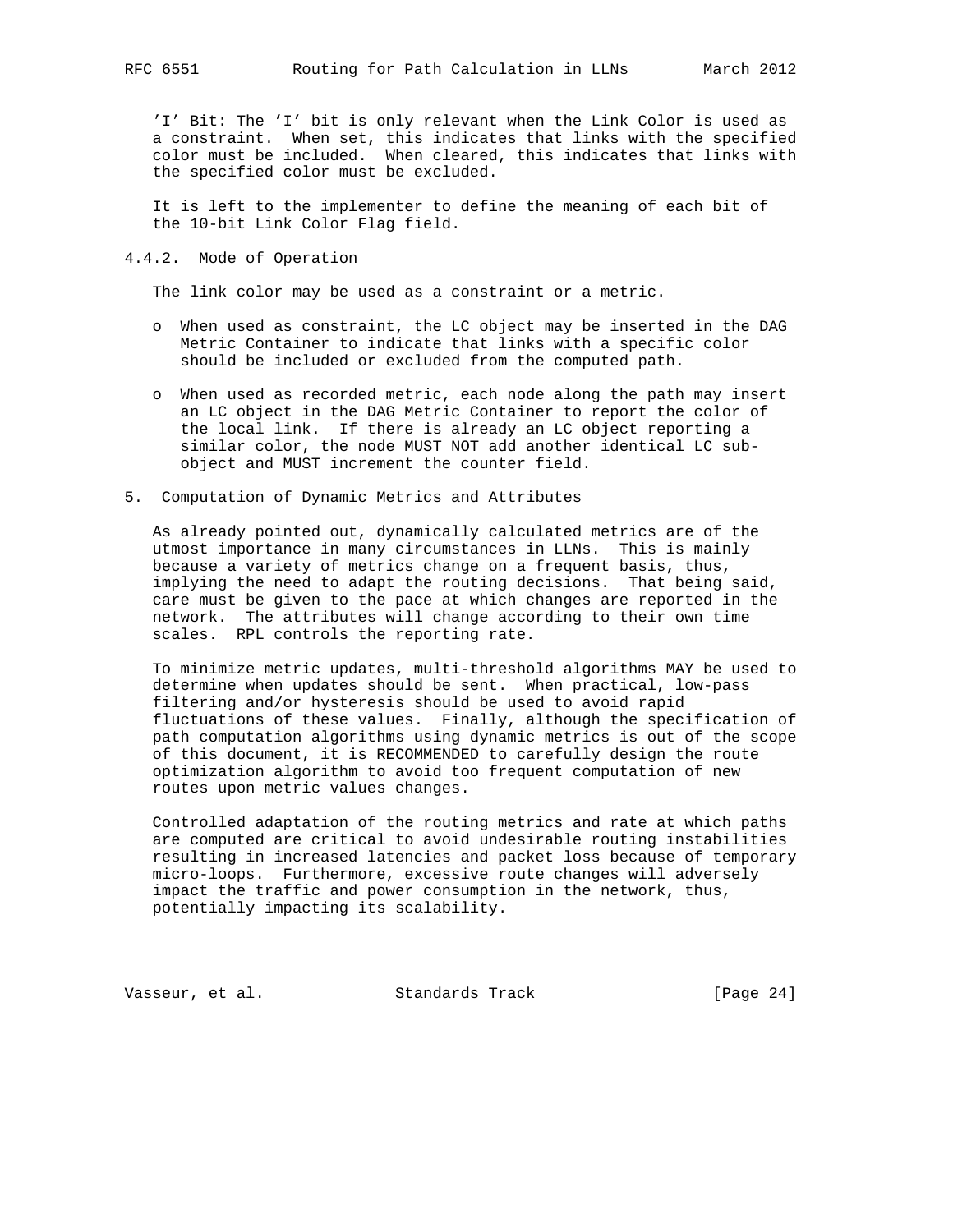## 6. IANA Considerations

 IANA has established a new top-level registry, called "RPL Routing Metric/Constraint", to contain all Routing Metric/Constraint objects codepoints and sub-registries.

 The allocation policy for each new registry is by IETF review: new values are assigned through the IETF review process (see [RFC5226]). Specifically, new assignments are made via RFCs approved by the IESG. Typically, the IESG will seek input on prospective assignments from appropriate persons (e.g., a relevant working group if one exists).

 New bit numbers may be allocated only by an IETF Review action. Each bit should be tracked with the following qualities:

- o Bit number
- o Capability Description
- o Defining RFC

### 6.1. Routing Metric/Constraint Type

 IANA has created a sub-registry, called "Routing Metric/Constraint Type", for Routing Metric/Constraint object types, which range from 0 to 255. Value 0 is unassigned.

| Value | Meaning                  | Reference     |
|-------|--------------------------|---------------|
| 1     | Node State and Attribute | This document |
| 2     | Node Energy              | This document |
| 3     | Hop Count                | This document |
| 4     | Link Throughput          | This document |
| 5     | Link Latency             | This document |
| 6     | Link Quality Level       | This document |
| 7     | Link ETX                 | This document |
| 8     | Link Color               | This document |
|       |                          |               |

#### 6.2. Routing Metric/Constraint TLVs

 IANA has created a sub-registry, called "Routing Metric/Constraint TLVs", used for all TLVs carried within Routing Metric/Constraint objects. The Type field is an 8-bit field whose value is comprised between 0 and 255. Value 0 is unassigned. The Length field is an 8-bit field whose value ranges from 0 to 255. The Value field has value ranges depending on the Type; therefore, they are not defined here, since no Type is registered at this time.

Vasseur, et al. Standards Track [Page 25]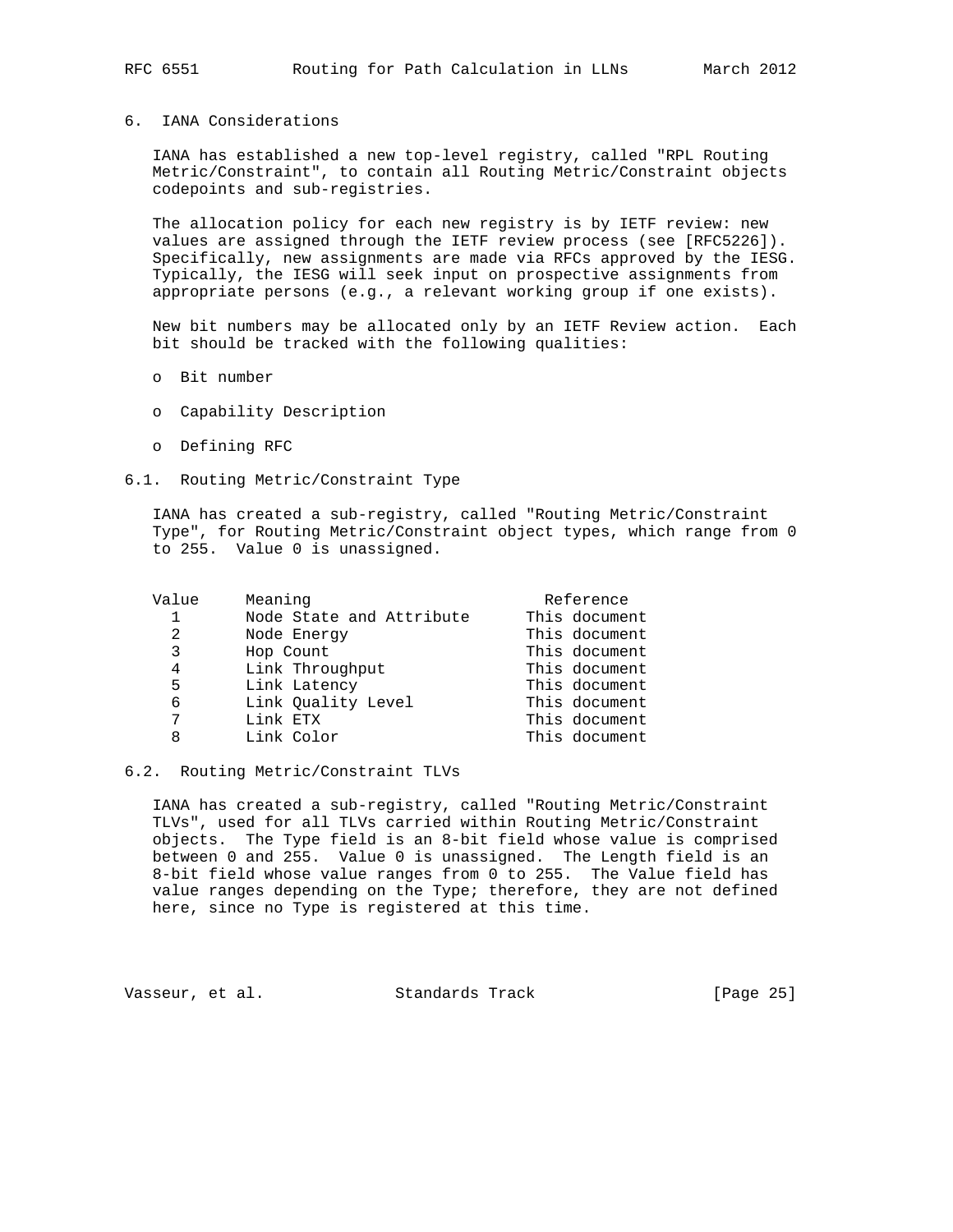#### 6.3. Routing Metric/Constraint Common Header Flag Field

 IANA has created a sub-registry, called "Routing Metric/Constraint Common Header Flag field", to manage the 9-bit Flag field of the Routing Metric/Constraint common header.

 Several bits are defined for the Routing Metric/Constraint common header Flag field in this document. The following values have been assigned:

Codespace of the Flag field (Routing Metric/Constraint common header)

| Bit. | Description         | Reference     |
|------|---------------------|---------------|
|      | Recorded/Aggregated | This document |
|      | Optional Constraint | This document |
|      | Constraint/Metric   | This document |
| ᄃ    | P (Partial)         | This document |

Bits 0-4 are currently reserved.

6.4. Routing Metric/Constraint Common Header A Field

 IANA has created a sub-registry, called "Routing Metric/Constraint Common Header A field", to manage the codespace of the A field of the Routing Metric/Constraint common header.

 The A field is 3 bits in length, and it has values ranging from 0 to 7.

 Codespace of the A field (Routing Metric/Constraint common header) Value Meaning and the Contract of the Reference

|  | Routing metric is additive       |  | This document |
|--|----------------------------------|--|---------------|
|  | Routing metric reports a maximum |  | This document |
|  | Routing metric reports a minimum |  | This document |
|  | Routing metric is multiplicative |  | This document |

6.5. NSA Object Flags Field

 IANA has created a sub-registry, called "NSA Object Flag field", to manage the codespace of the 8-bit Flag field of the NSA object.

 Several bits are defined for the NSA Object Flag field in this document. The following values have been assigned:

Vasseur, et al. Standards Track [Page 26]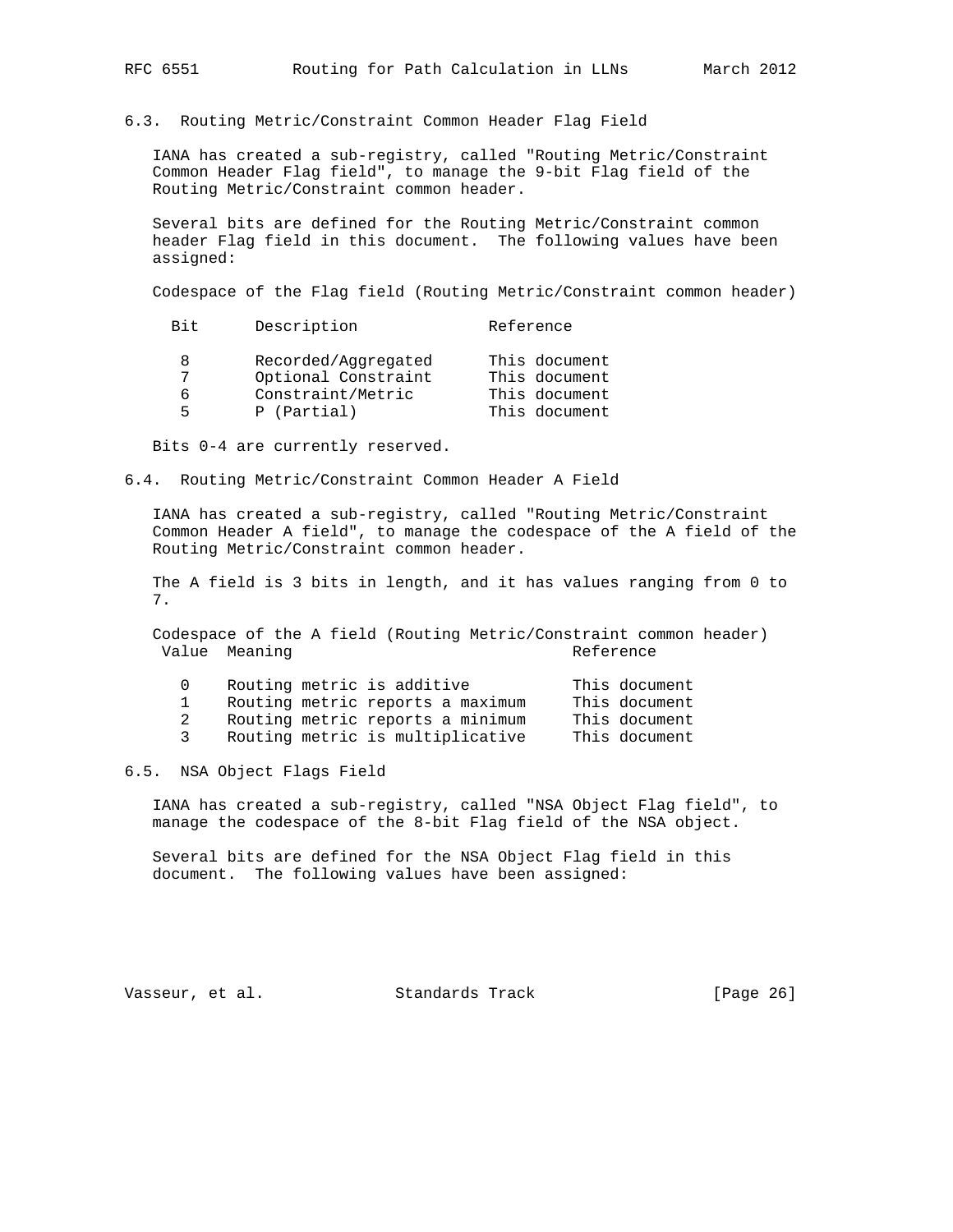Codespace of the Flag field (NSA object)

| Bit | Description | Reference     |
|-----|-------------|---------------|
| h   | Aggregator  | This document |
|     | Overloaded  | This document |

Bits 0-5 are reserved.

6.6. Hop-Count Object Flags Field

 IANA has created a sub-registry, called "Hop-Count Object Flag field", to manage the codespace of the 4-bit Flag field of the Hop Count object.

No Flag is currently defined.

6.7. Node Type Field

 IANA has created a sub-registry, called "Node Type Field", to manage the codespace of the field of the Routing Metric/Constraint common header.

 The T field is 2 bits in length, and it has values ranging from 0 to 3.

Codespace of the T field (Routing Metric/Constraint common header)

| Value    | Description                           | Reference     |  |  |  |  |
|----------|---------------------------------------|---------------|--|--|--|--|
| $\Omega$ | a mains-powered node                  | This document |  |  |  |  |
|          | a battery-powered node                | This document |  |  |  |  |
|          | a node powered by an energy scavenger | This document |  |  |  |  |

7. Security Considerations

 Routing metrics should be handled in a secure and trustful manner. For instance, RPL should not allow a malicious node to falsely advertise that it has good metrics for routing so as to be selected as preferred next-hop router for other nodes' traffic and intercept packets. Another attack may consist of making intermittent attacks on a link in an attempt to constantly modify the link quality and consequently the associated routing metric, thus, leading to potential fluctuation in the DODAG. Thus, it is RECOMMENDED for a RPL implementation to put in place mechanisms so as to stop advertising routing metrics for highly unstable links that may be subject to attacks.

Vasseur, et al. Standards Track [Page 27]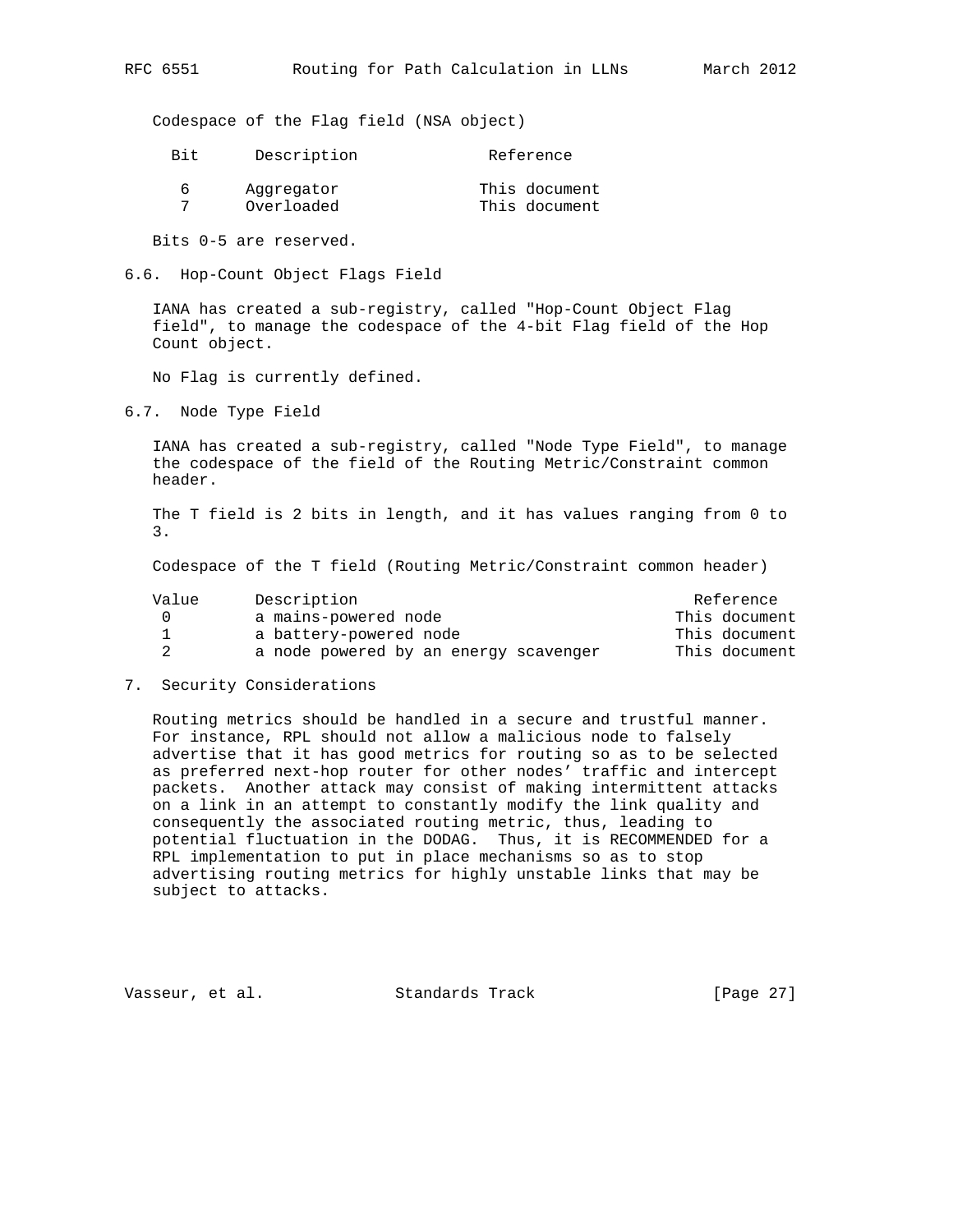Some routing metrics may also be used to identify some areas of weaknesses in the network (a highly unreliable link, a node running low in terms of energy, etc.). Such information may be used by a potential attacker. Thus, it is RECOMMENDED to carefully consider which metrics should be used by RPL and the level of visibility that they provide about the network state or to use appropriate the security measures as specified in [RFC6550] to protect that information.

 Since the routing metrics/constraints are carried within RPL message, the security routing mechanisms defined in [RFC6550] apply here.

8. Acknowledgements

 The authors would like to acknowledge the contributions of Young Jae Kim, Hakjin Chong, David Meyer, Mischa Dohler, Anders Brandt, Philip Levis, Pascal Thubert, Richard Kelsey, Jonathan Hui, Alexandru Petrescu, Richard Kelsey, Mathilde Durvy, Phoebus Chen, Tim Winter, Yoav Ben-Yehezkel, Matteo Paris, Omprakash Gnawali, Mads Westergreen, Mukul Goyal, Joseph Saloway, David Culler, and Jari Arkko for their review and valuable comments. Special thanks to Adrian Farrel for his thorough review.

- 9. References
- 9.1. Normative References
	- [RFC2119] Bradner, S., "Key words for use in RFCs to Indicate Requirement Levels", BCP 14, RFC 2119, March 1997.
	- [RFC5226] Narten, T. and H. Alvestrand, "Guidelines for Writing an IANA Considerations Section in RFCs", BCP 26, RFC 5226, May 2008.
	- [RFC6550] Winter, T., Ed., Thubert, P., Ed., Brandt, A., Hui, J., Kelsey, R., Levis, P., Pister, K., Struik, R., Vasseur, JP., and R. Alexander, "RPL: IPv6 Routing Protocol for Low-Power and Lossy Networks", RFC 6550, March 2012.

#### 9.2. Informative References

- [RFC1195] Callon, R., "Use of OSI IS-IS for routing in TCP/IP and dual environments", RFC 1195, December 1990.
- [RFC2328] Moy, J., "OSPF Version 2", STD 54, RFC 2328, April 1998.

| Vasseur, et al. |  |  | Standards Track |  | [Page 28] |  |
|-----------------|--|--|-----------------|--|-----------|--|
|-----------------|--|--|-----------------|--|-----------|--|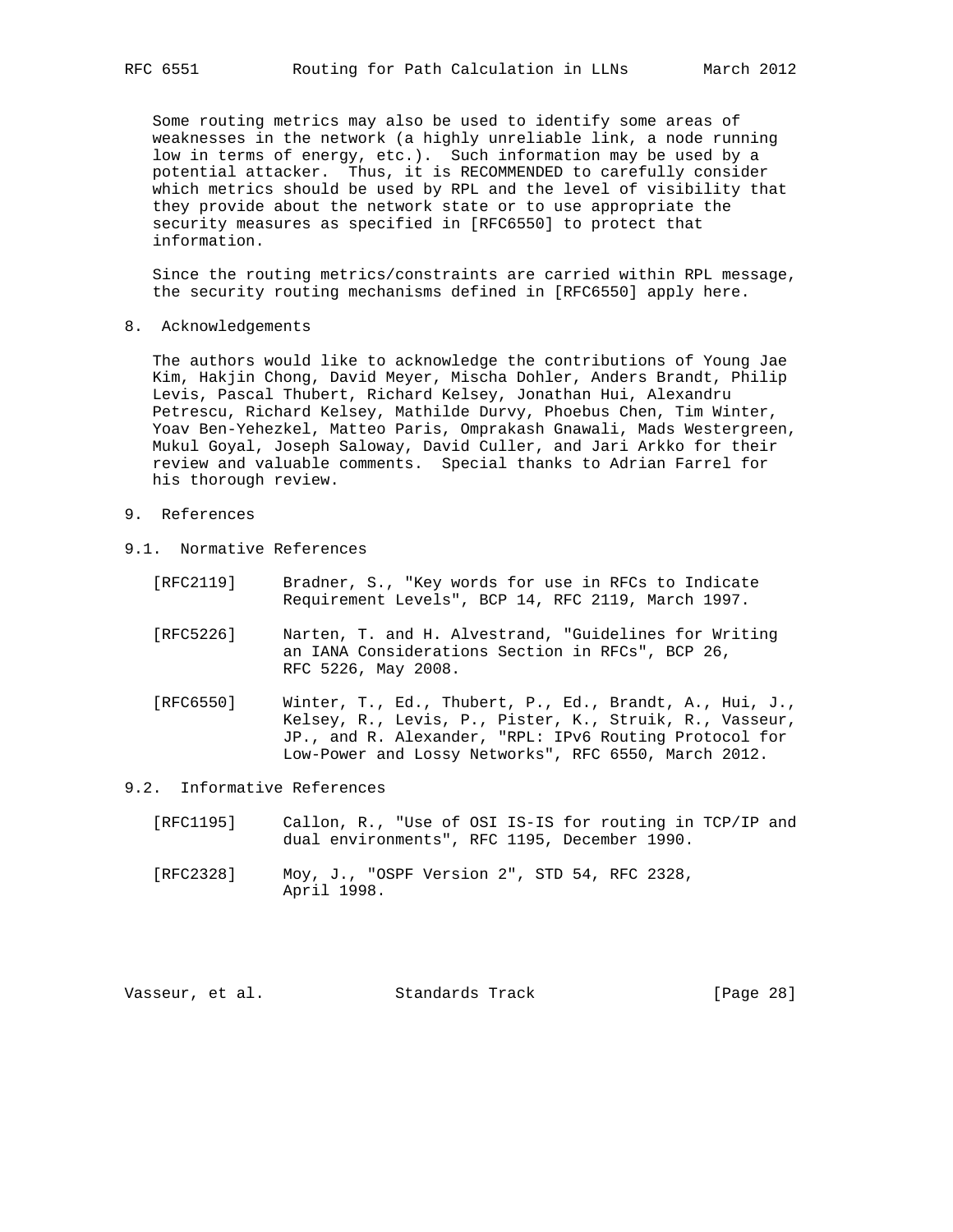- [RFC2702] Awduche, D., Malcolm, J., Agogbua, J., O'Dell, M., and J. McManus, "Requirements for Traffic Engineering Over MPLS", RFC 2702, September 1999.
- [RFC3209] Awduche, D., Berger, L., Gan, D., Li, T., Srinivasan, V., and G. Swallow, "RSVP-TE: Extensions to RSVP for LSP Tunnels", RFC 3209, December 2001.
- [RFC5548] Dohler, M., Watteyne, T., Winter, T., and D. Barthel, "Routing Requirements for Urban Low-Power and Lossy Networks", RFC 5548, May 2009.
- [RFC5673] Pister, K., Thubert, P., Dwars, S., and T. Phinney, "Industrial Routing Requirements in Low-Power and Lossy Networks", RFC 5673, October 2009.
- [RFC5826] Brandt, A., Buron, J., and G. Porcu, "Home Automation Routing Requirements in Low-Power and Lossy Networks", RFC 5826, April 2010.
- [RFC5867] Martocci, J., De Mil, P., Riou, N., and W. Vermeylen, "Building Automation Routing Requirements in Low-Power and Lossy Networks", RFC 5867, June 2010.
- [RFC6552] Thubert, P., Ed., "Objective Function Zero for the Routing Protocol for Low-Power and Lossy Networks (RPL)", RFC 6552, March 2012.
- [ROLL-TERMS] Vasseur, JP., "Terminology in Low power And Lossy Networks", Work in Progress, September 2011.
- [Zinky1989] Zinky, J., Vichniac, G., and A. Khanna, "Performance of the Revised Routing Metric for ARPANET and MILNET", Military Communications Conference, MILCOM '89, March 1989.

Vasseur, et al. Standards Track [Page 29]